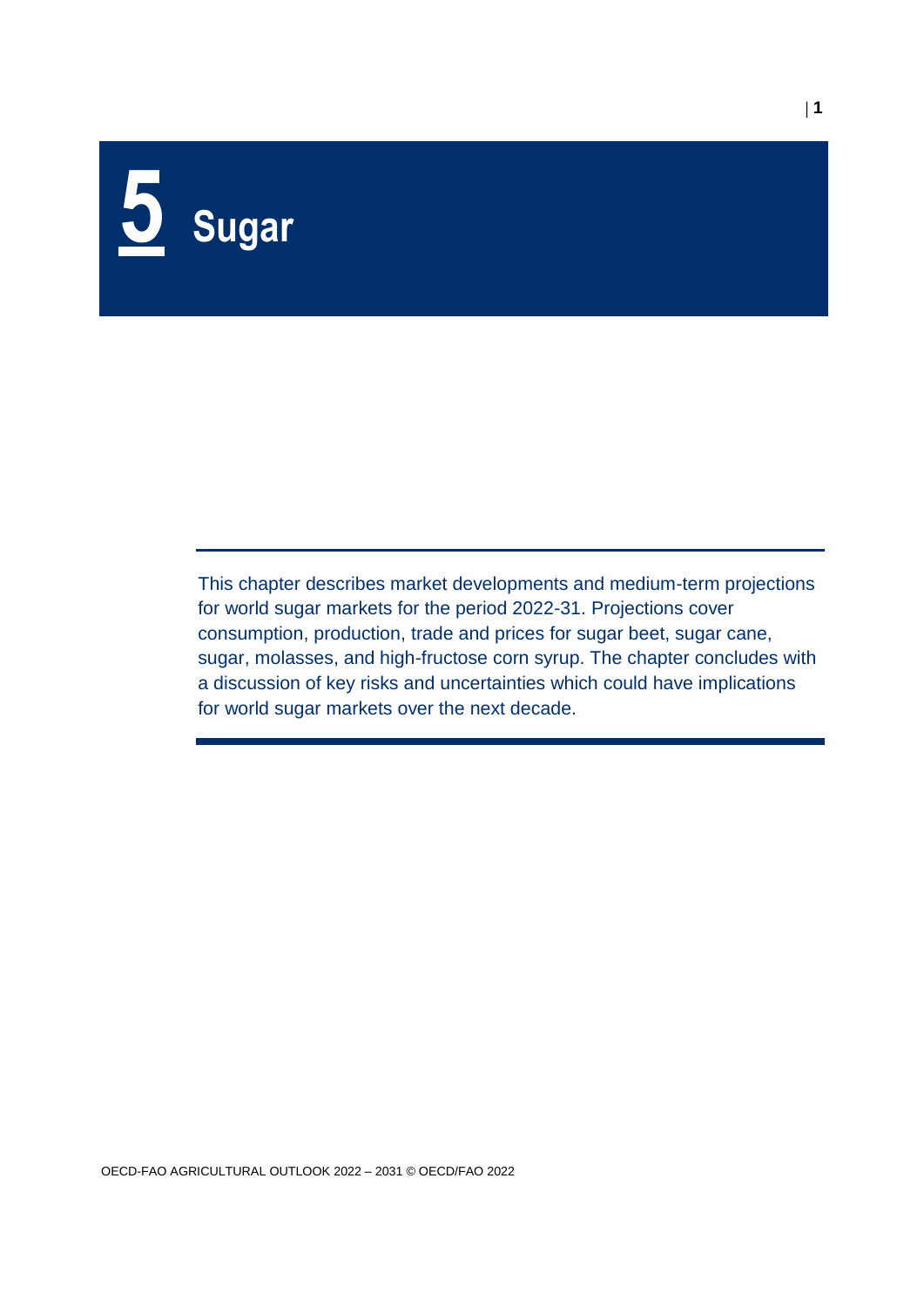# **5.1. Projection highlights**

*Higher per capita consumption in lower income countries against a continued decline in high income countries*

Global sugar<sup>1</sup> consumption is set to rebound for the second consecutive season (October 2021-September 2022, which is still estimated at the time we produce this Outlook), mainly underpinned by an economic recovery.

Over the coming decade, increased global sugar consumption is projected to continue thanks in particular to population growth in low-income countries, which is expected to drive growth (Figure 5.1). Urbanization and income gains, particularly in Asian and African countries, two regions where the per capita consumption level is comparatively lower, are likely to remain the key drivers of world sugar consumption from stronger demand for sugar-rich confectionery products and soft drinks. However, slowing global population growth over the next decade is expected to moderate increases in sugar consumption. In addition, in countries with a high level of per capita consumption, policies, public behaviour and business practices will likely continue to discourage sugar consumption because of health concerns. This will be most noticeable in high-income countries, mainly in North and Latin America, Europe and Oceania, where per capita consumption of caloric-rich sweeteners is expected to decline.

Overall, sugar is projected to remain the most consumed sweetener, accounting for around 80% of the global sweetener utilisation. Similarly, high fructose sweetener, mainly high fructose corn syrup<sup>2</sup> (HFCS) is anticipated to maintain its position as the main alternative caloric sweetener after sugar, representing less than 10% share of total consumption, while the remaining proportion is represented by High Intensive Sweeteners (HIS), including saccharin, sucralose and aspartame, which are low-calorie or calorie-free.

World sugar production in 2021/22 is forecast to rebound after three years of decline, mainly as a result of favourable production prospects in India and Thailand, while in Brazil, the world's largest producer, output is forecast to decline for the second consecutive season. Despite the year-on-year increase, world production is nevertheless expected to fall short of global consumption. As a result, global sugar inventories are anticipated to decline in 2021/22.

Assuming normal weather conditions, the production of sugar crops is foreseen to expand in the key producing countries. Sugarcane, which grows mainly in tropical and sub-tropical regions, will remain the main sugar crop, accounting for 87% of the aggregate output, with sugar beet making up the remainder. Productivity gains, including varietal improvement of crop plants, are expected to be the main drivers of production growth in India, Thailand and the European Union, as production area in these countries is projected to remain relatively stable. In Brazil, the increase is expected to come from both area expansion, due to remunerative prices, and yield improvements. In Africa, attractive policies determine procurement prices and increasing industrial demand are expected to boost plantings of sugar beet in Egypt, where efforts are also being made for the adoption of improved seed varieties. In South Africa, the second largest sugar producer in Africa, and Ethiopia, government support measures to the sector are expected to contribute to the increase in sugar production over the outlook period.

Over the next decade, an improvement in the sugar extraction rate is expected to increase sugar output, which will continue to compete with sugar crops used as feedstock for ethanol production. Brazil, whose processors are able to switch easily between sugar and ethanol production is foreseen to continue to allocate more sugarcane to ethanol production over time, but the projected fall in crude oil prices, in real terms, as well as the assumed expected depreciation of the Brazilian real will sustain higher production of sugar over the next decade. In India, the government continues to promote a national ethanol blending programme, <sup>3</sup> which would reduce the availability of sugarcane for sugar production.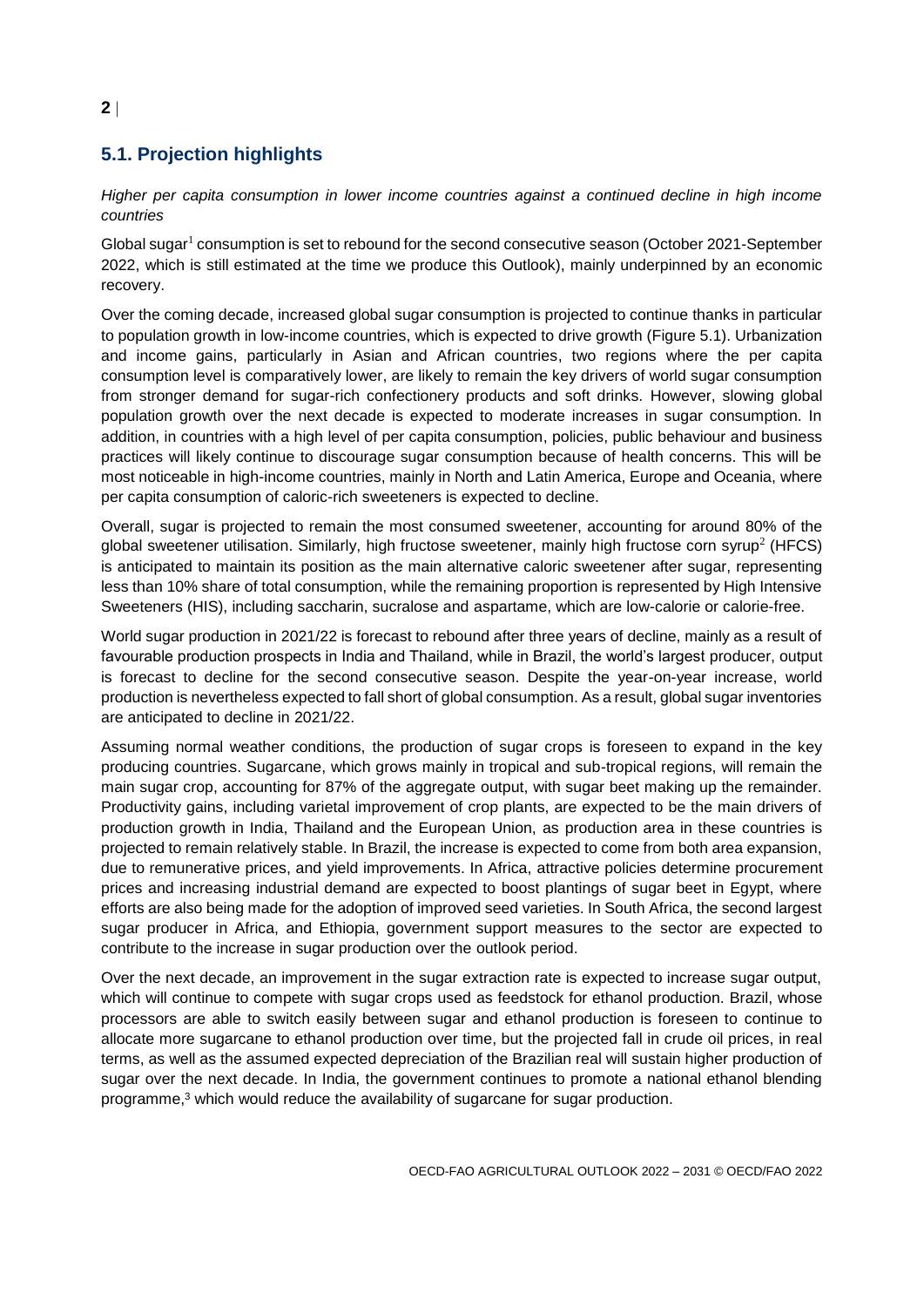In 2031, Brazil and India are foreseen to account for about 23% and 17% of the world's total sugar output, respectively, with 44 Mt and 32 Mt produced. Elsewhere, the largest increases in production, in absolute terms and compared to the base period,<sup>4</sup> are anticipated in Thailand (+ 4.1 Mt) and Pakistan (+ 1.7 Mt).



#### **Figure 5.1. Supply and demand of caloric sweeteners in main regions**

Source: OECD/FAO (2022), "OECD-FAO Agricultural Outlook", OECD Agriculture statistics (database), http://dx.doi.org/10.1787/agr-outl-data-en.

World trade in sugar is anticipated to increase by 1.3% p. a. over the next decade with shipments representing about 35% of global sugar production. Over 60% of the sugar traded globally will continue to be in the form of raw sugar from sugarcane, the remainder in the form of white (refined) sugar from sugarcane and sugar beet. Brazil will retain its position as the leading sugar exporter (up to 49% of world trade), followed by Thailand, Australia, and India. Imports are anticipated to remain less concentrated with the main increases, compared to the base period, projected in Asia and Africa, while the strongest declines in imports are foreseen in the European Union and the United States, reflecting a decline in domestic demand.

International sugar prices reached a four-year highs in 2021 underpinned by concerns over reduced sugar export availabilities in Brazil, amid a strengthening of global demand for sugar. However, in real terms, they are foreseen to trend downwards over the projection period, on account of productivity gains, slowing demand growth and declining crude oil prices<sup>5</sup> making ethanol less competitive. The white sugar premium (the difference between white and raw sugar prices), which averaged USD 82/t during the base period, is projected to increase slightly in nominal terms to USD 87/t by 2031.

The impact of Russia's war against Ukraine, the emergence of new COVID-19 variants and subsequent potential supply chain disruptions would alter the projections, especially in the first years. Over the outlook period, weather related production shortfalls (also related to climate change), crude oil price volatility, or increased crop competition would also cause variability or alternative trends in the supply and demand for sugar crops. The policy environment also creates some uncertainty as sugar remains a fairly regulated sector despite the efforts of some countries, including the European Union and Thailand, to deregulate it. Conversely, investments on research and development could create opportunities on the supply side.

StatLink **2018** <https://stat.link/384lpr>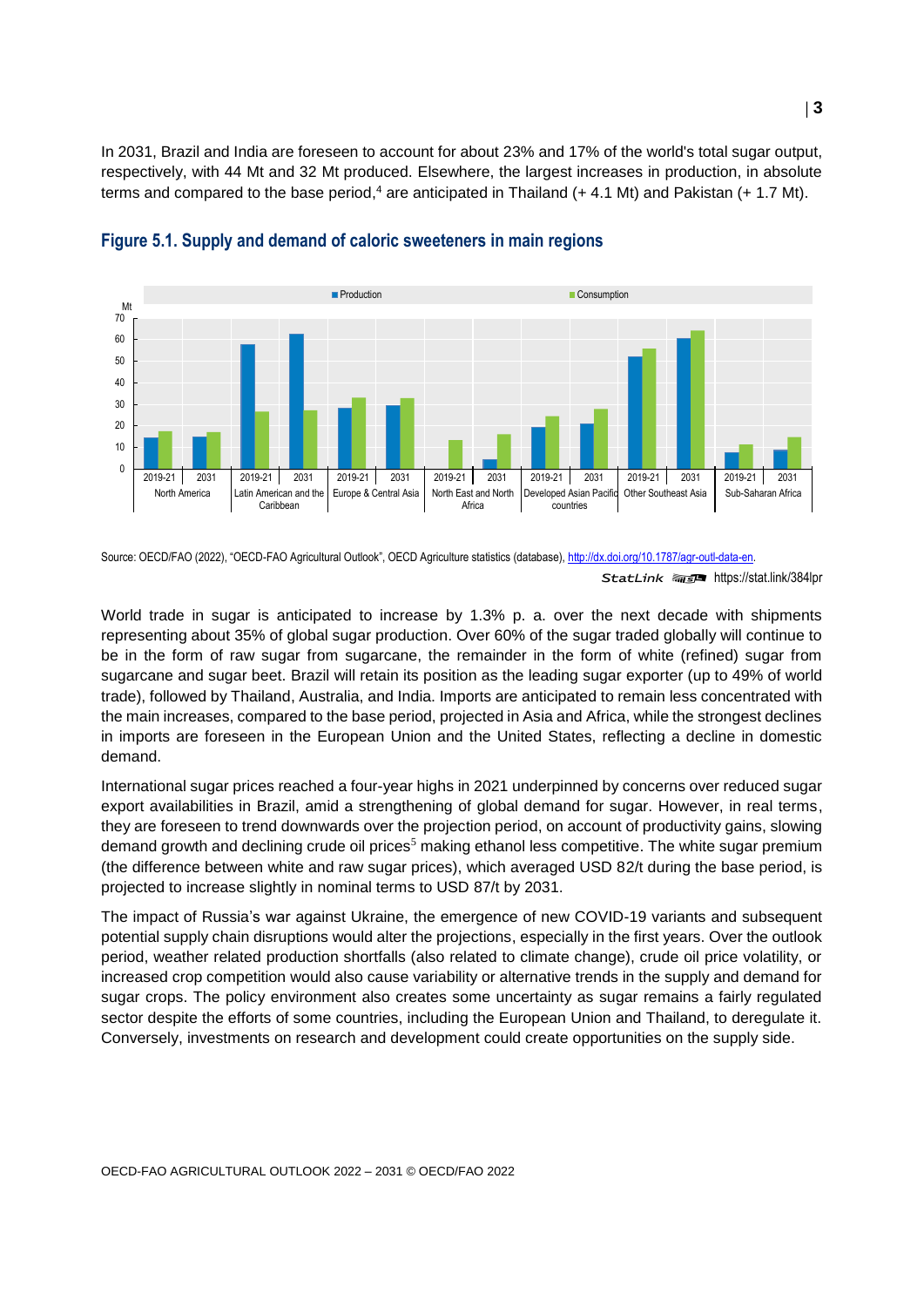#### **5.2. Current market trends**

After some declines in late 2021 and early 2022, international sugar prices rebounded sharply in March 2022, mainly reflecting expectations of a higher diversion of sugarcane to ethanol in Brazil due to higher international crude oil prices.

Early indications for 2021/22 point to a likely second consecutive season of a tight supply-demand balance in the sugar market. Although world sugar production is forecast to rebound after three years of decline, it is nevertheless expected to fall short of global consumption. The recovery in world sugar production in 2021/22 is largely based on expectations of production rebounds in the European Union and Thailand, coupled with favourable prospects in India. By contrast, production is expected to decline in the People's Republic of China (hereafter "China") and in Brazil, the world's largest producer. Global economic growth is expected to bolster world consumption of sugar, which is set to increase for the second consecutive year after the COVID-19 related downturn in 2019/20. The forecast for world sugar trade in 2021/22 is around 60 million tonnes, slightly down from the estimated volume in 2020/21. This mainly reflects lower exports by Brazil and India, compared with their record sales in 2020/21. Global import demand is also anticipated lower in 2021/22 mainly on account of high import costs, with China and Indonesia continuing to lead as the largest buyers.

# **5.3. Market projections**

#### *5.3.1. Consumption*

#### *Global sugar consumption growth driven by middle and low-income economies*

Global sugar consumption is projected to continue growing at around 0.9% p.a. over the next ten years, reaching 188 Mt by 2031, driven by population and income growth. However, average per capita consumption at the global level should not change much, and remain close to 21.9 kg/cap. This reflects considerable variations between regions and countries, which are expected to persist over the next decade, with an increase in per capita consumption in middle and low-income economies expected to offset a decline in high-income countries (Figure 5.2). In general, in middle and low-income economies, the foreseen increase in caloric sweetener consumption is proportionately higher when incomes are lower. By contrast in high-income countries, where per capita sugar consumption has trended downwards in the past, intake is projected to decline further over the next decade reflecting consumers' shift toward food with low sugar content. However, high income countries still record the highest level of per capita sugar consumption whose continuing decline is expected to be reflected at the global level by 2031.

The largest contributions to additional demand relative to the base period will be in Asia (71%) and Africa (31%). In these two sugar deficit regions, despite the continuous expansion over the past years, per capita consumption levels remain generally low compared to other regions, and the prospects for growth are high, given increasing urbanization, a growing middle class and young demographic. In Asia, a key driver of the growth rate is the higher indirect consumption for industrial purposes, including sugar-rich confectionery products and soft drinks, while in Africa the increase will be mainly underpinned by higher direct consumption, particularly in urban areas.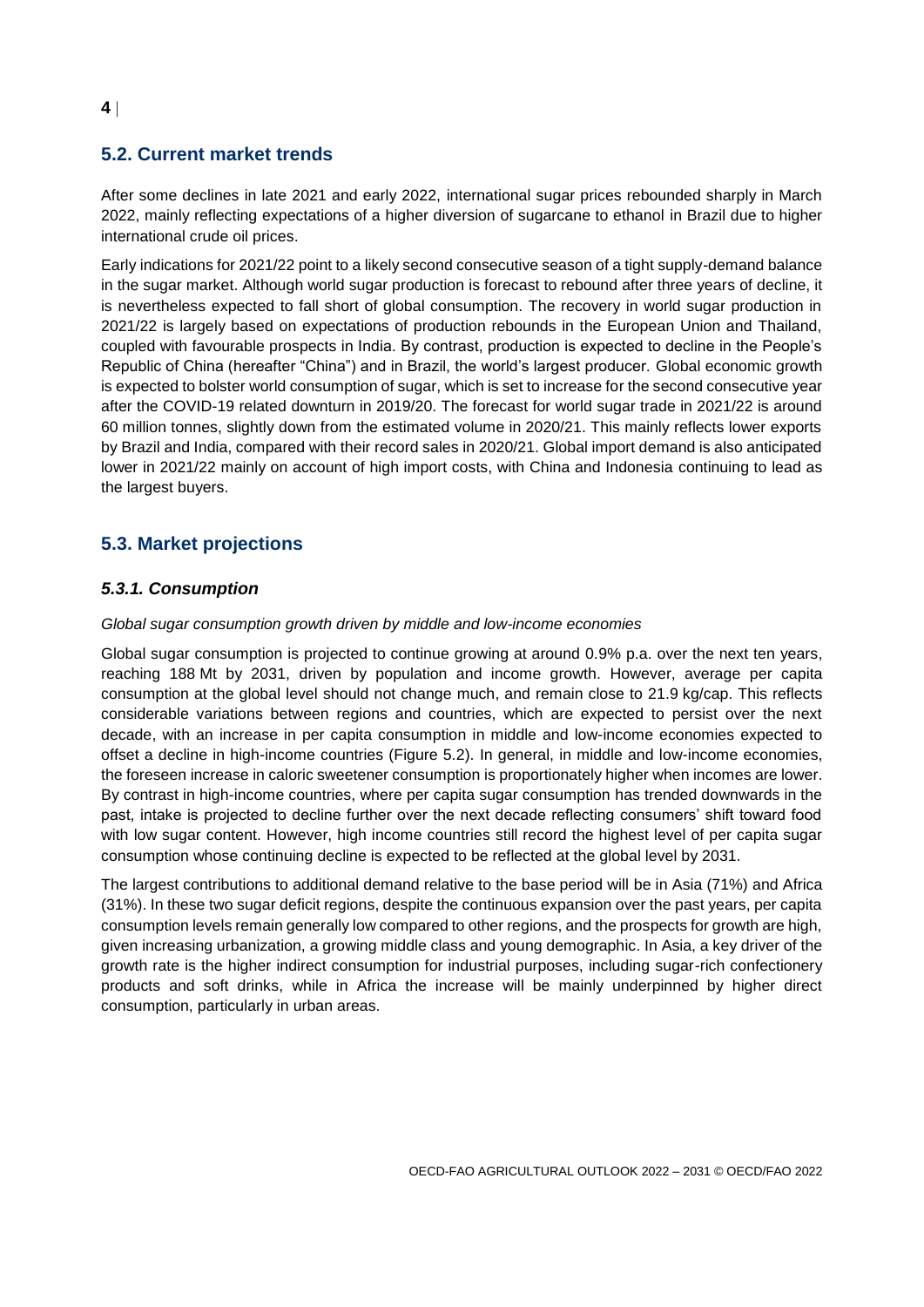

#### <span id="page-4-0"></span>**Figure 5.2. Per capita consumption of caloric sweeteners**

Note: data are expressed on a tel quel basis (tq).The 38 individual countries and 11 regional aggregates in the baseline are classified into the four income groups according to their respective per-capita income in 2018. The applied thresholds are: low: < USD 1 550, lower-middle: < USD 3 895, upper-middle: < USD 13 000, high: > USD 13 000.

Source: OECD/FAO (2022), "OECD-FAO Agricultural Outlook", OECD Agriculture statistics (database), [http://dx.doi.org/10.1787/agr-outl-data](http://dx.doi.org/10.1787/agr-outl-data-en)[en.](http://dx.doi.org/10.1787/agr-outl-data-en)

#### StatLink **Fistal** <https://stat.link/zaw4tb>

In Asia, it is expected that India will provide the largest contribution to the overall increase in the level of sugar consumption, followed by China and Indonesia. This is based on population and income growth, and the expansion of the food and beverage industry. Per capita consumption in Asia is expected to grow by 0.6% p.a. over the next decade compared with 0.4% in the last decade. In Africa, the highest increases in total consumption are projected for Least Developed Sub-Saharan countries, which are foreseen to record the highest growth rate in per capita consumption over the next decade among African countries. By contrast, in South Africa, where sugar consumption has recorded significant declines in recent years amid government measures to discourage its use, per capita intake is projected to weaken further in the next decade. Despite the overall increase, both in Asia and Africa, average per capita consumption is projected to remain below the global average.

Over the coming decade, even if total daily carbohydrate intake in Asia and Africa remains higher than in the rest of the world (particularly Northeast and North Africa), simple carbohydrates (glucose and fructose from sugar, high fructose sweeteners, fruits and vegetables and lactose) will remain a small part of daily carbohydrate intake [\(Figure](#page-5-0) 5.3). In these two regions, in terms of carbohydrate intake, the increase in sugar consumption will not greatly affect the composition of the diet, as three quarters of carbohydrate consumption is from staple foods.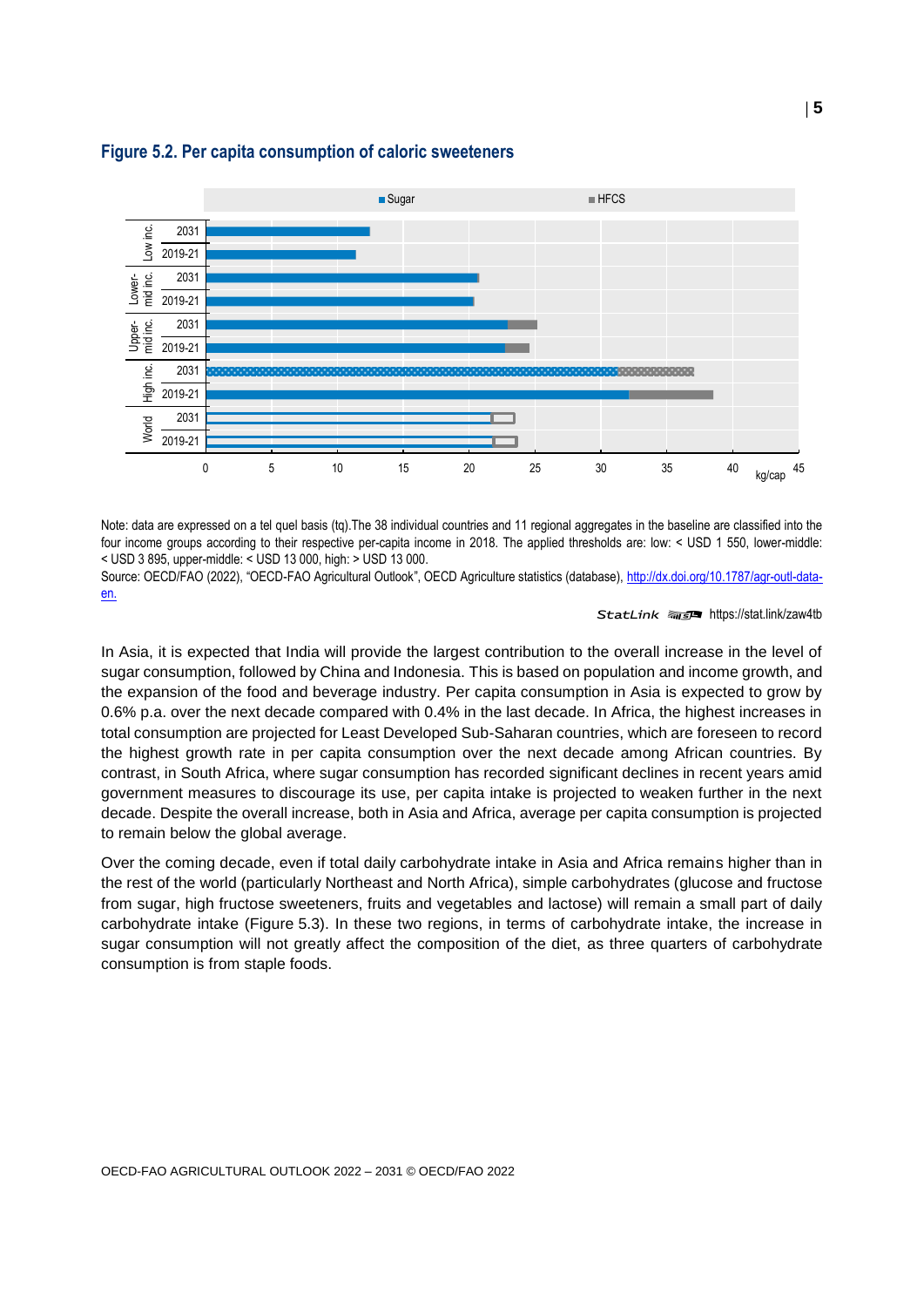

# <span id="page-5-0"></span>**Figure 5.3. Carbohydrate consumption per capita and by type, in the different regions**

Note: Staple foods include cereals, roots and tubers, and pulses.

Source: OECD/FAO (2022), "OECD-FAO Agricultural Outlook", OECD Agriculture statistics (database), [http://dx.doi.org/10.1787/agr-outl-data](http://dx.doi.org/10.1787/agr-outl-data-en)[en.](http://dx.doi.org/10.1787/agr-outl-data-en)

StatLink **2018** <https://stat.link/oqgft3>

#### *Downward trends will continue in high sugar consuming countries*

In Latin America, the world's largest supplier region, per capita sugar consumption has reached levels that raise concerns about the potential negative health effects. Some have introduced a sugar tax during the last decade (Chile, Ecuador, Mexico, Peru) to try to fight obesity. This has contributed to the relatively low regional growth, only 5% over the outlook period. Downward trends that have taken place will continue, albeit at a slower pace than in the past decade. In carbohydrates, this will result in a reduction of simple sugars in favour of starch-based sweeteners.

During the last decade, taxes on caloric sugary products were introduced in in some countries in an attempt to reduce sugar consumption. In addition, measures to limit the sale and/or the promotion of sugary drinks or sweet products to children under 18 years were taken, while some food companies have reduced portion sizes and the amount of caloric sweeteners in products. The overall intakes of caloric sweeteners from this regional aggregate is expected to decline further over the next ten years.

The United States is the country where the consumption of caloric sweeteners, including HFCS, is very high; caloric sweeteners represent the highest share of carbohydrates consumed per capita. It is also the country where, over the projection period, this share is projected to decrease the most in favour of greater consumption of fruit and vegetables. New Zealand, Australia, followed by Canada and countries in Western Europe are also expected to see a continued decline in their per capita sugar consumption, albeit at a slower pace than in the previous decade. In Russia, even if the level of per capita consumption is already high, it is not projected to change much as sugar is considered a staple food.

#### *The High Fructose Corn Syrup market will remain dominated by a few players*

HFCS is used primarily in beverages. Unlike sugar, it is a liquid product and less easily traded. Global consumption, will remain the domain of a limited group of countries; it is projected to grow by 0.6% p.a. or 1 Mt (dry weight) by 2031.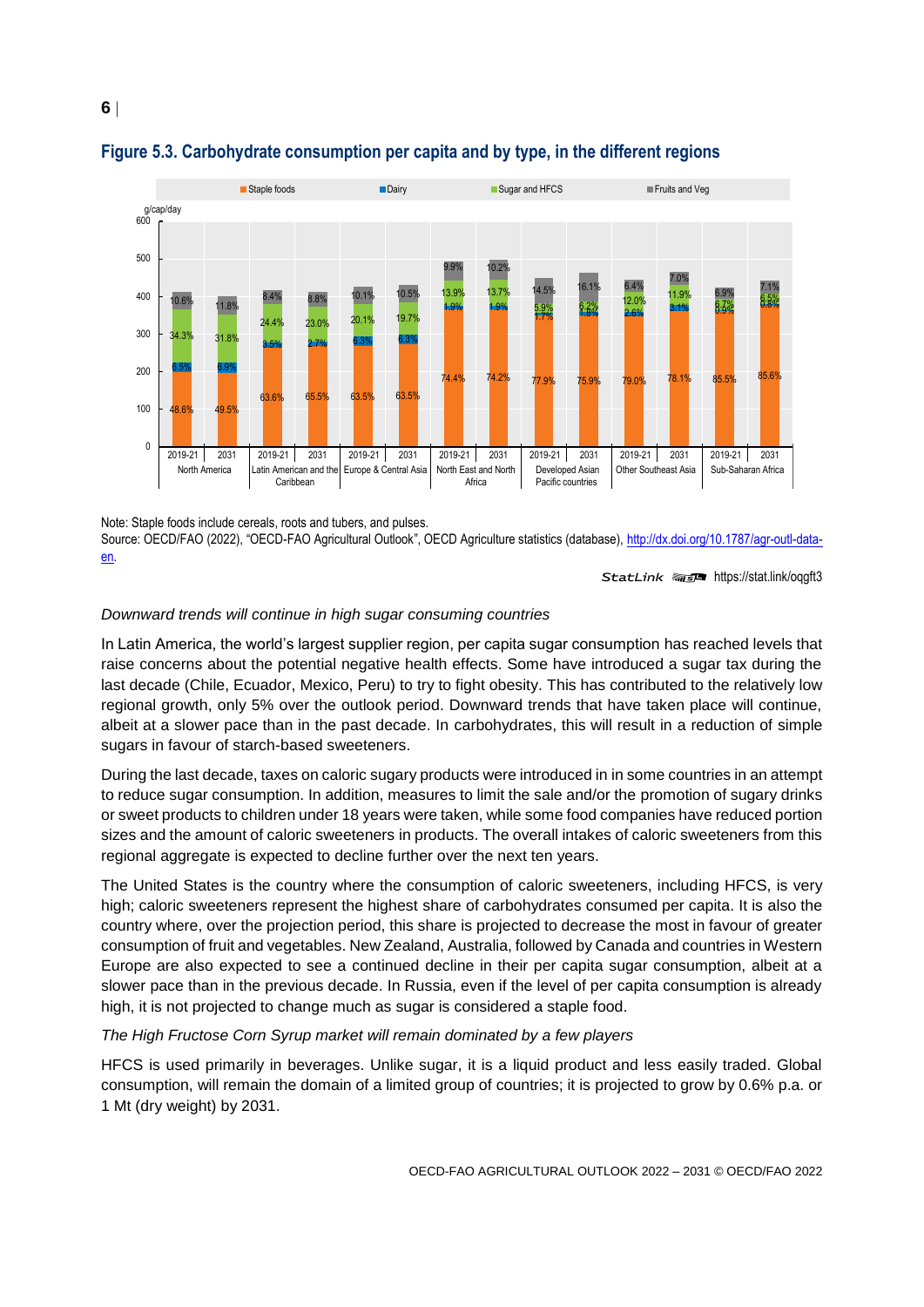The biggest increase will occur in China, one of the few countries with low per capita sweetener consumption. As the world's largest starch producer, China is projected to increase its supply of HFCS to meet growing domestic demand (3.1 kg/cap in 2031), although a lack of profitability is likely to dampen this growth. No much increase is foreseen in Japan and Korea with a consumption of about 6kg/cap. In the European Union, high fructose sweetener will still face competition from other sweeteners and will represent only 1.8 kg/cap in 2031 (compared to 1.2 kg/cap during the base period).

The United States and Mexico will remain the main consumers with respectively 14.4 and 10.1 kg per person. In the United States, the leading HFCS producer, a decline is foreseen as the potential greater health hazard of HFCS over sugar continues to be debated; the share of HFCS in total caloric sweetener consumption is expected to continue to decrease from 36% during the base period to 32% by 2031. In Mexico, government makes efforts to reduce caloric sweetener consumption and per capita HFCS consumption is expected to flatten over the next ten years. As a result of the weak demand, the United States is foreseen to record a production decline (-10%) of HFCS over the outlook period, reaching 6 Mt by 2031.

Globally, little change is expected in the distribution of the demand for sweeteners. 80% of the overall amount consumed will remain sugar and a bit less than 10% high fructose sweetener, the leading alternative product. The remainder will come from high-intensity (low-calorie) sweeteners, which are not covered in the *Outlook*.

#### *5.3.2. Production*

Given normal weather conditions, sugar production is foreseen to increase slightly over the outlook period, but a surge in input costs is likely to moderate the magnitude of the increase. Remunerative prices are nevertheless foreseen to be high enough to support investments and developments in the sector.

Sugarcane is the main (86%) sugar crop, used mainly to produce sugar but also as feedstock for ethanol production. In addition to sugar and ethanol, sugarcane can produce molasses, a thick juice. The residue from milling cane (bagasse) is used to supply energy (cogeneration feedstock for electricity). The sugar beet crop, which has two derivative products beet pulp and molasses, is used to produce a wide range of products, including food (sugar), feed, bio-based products for industry (pharmaceuticals, plastics, textiles and chemicals) and ethanol. Over the next ten years, the profitability of the two main sub-products of the sugar crops, sugar and ethanol, are projected to expand slightly, which will drive an increase in sugar crop production [\(Figure](#page-7-0) 5.4).

#### *Increasing yields is the main driver of higher sugar production*

Over the outlook period, global sugarcane production is projected to grow by 0.8% p.a. and reach 1 924 Mt by 2031 (+168 Mt), with Brazil and India anticipated to contribute 58% of the increase in global output volume (52% and 19%, respectively). This mainly reflects relative higher crop yields notably in Thailand, Australia, Pakistan, Mexico and India, while area expansion is only expected in Brazil. Prospects are less robust for sugar beet, where only the improvement in yields (+2.3%) will contribute to an increase in production globally. Sugar beet production is projected to reach 284 Mt by 2031, with a slower annual growth rate (0.2% p.a.) than during the past decade (0.9% p.a.) (Figure 5.4). Compared to the base period, an increase in production is expected in the United States (+5 Mt), Russia (+2.9 Mt), the European Union and Egypt (+1.2 Mt), Iran (+0.7 Mt), while contractions are projected in Ukraine (-1.6 Mt). Research and development of improved sugar varieties, with a focus on drought-resistant varieties, is ongoing and is expected to benefit overall productivity.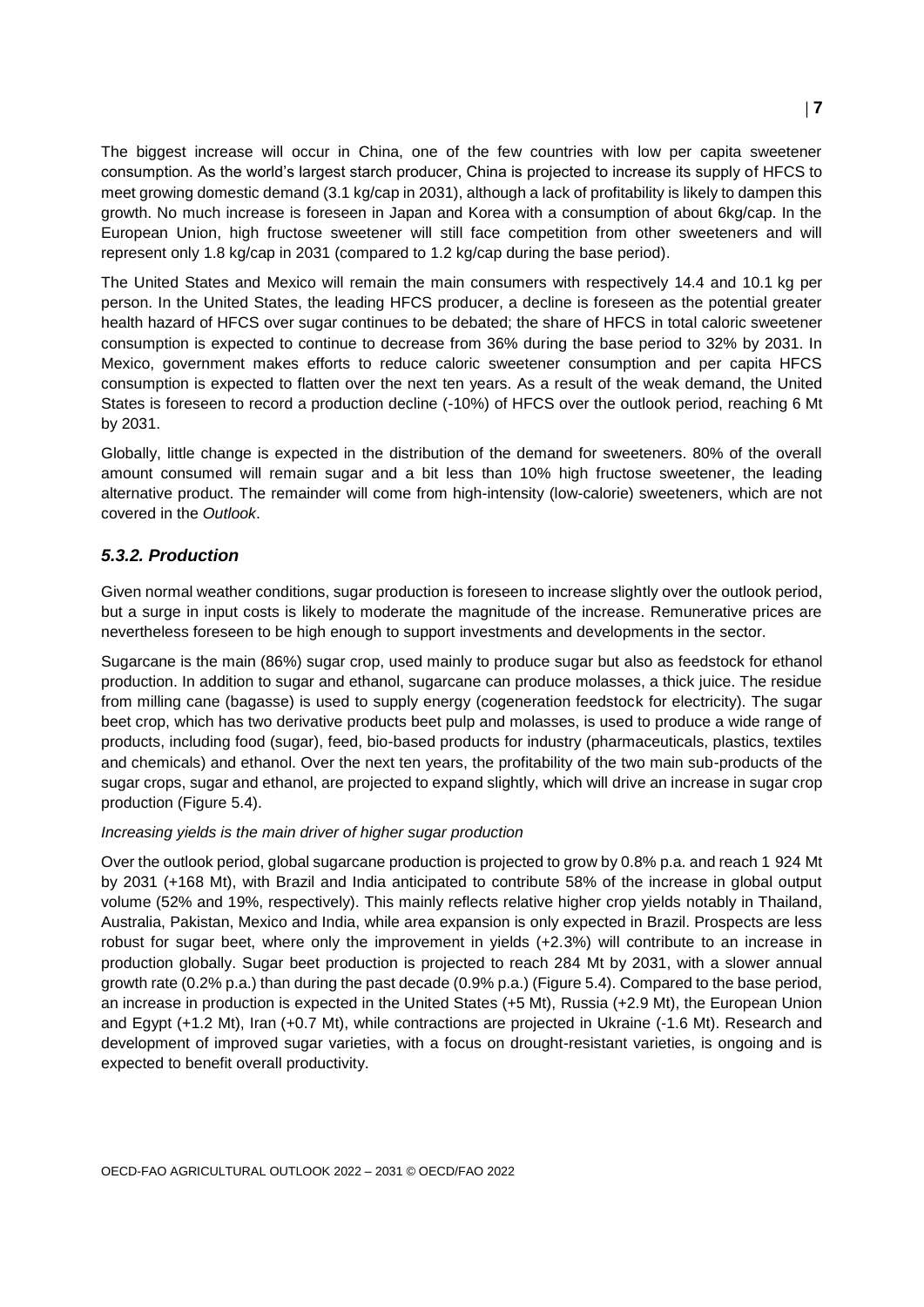

#### <span id="page-7-0"></span>**Figure 5.4. World production of sugar crops classified according to their sub-product**

Source: OECD/FAO (2022), "OECD-FAO Agricultural Outlook", OECD Agriculture statistics (database), [http://dx.doi.org/10.1787/agr-outl-data](http://dx.doi.org/10.1787/agr-outl-data-en)[en.](http://dx.doi.org/10.1787/agr-outl-data-en)

StatLink **2018** <https://stat.link/ibduz3>

Brazil is the biggest sugarcane producing country, more than half of which is used to produce ethanol. Over the next ten years, some area expansion is foreseen, but considering the competition with other crops for land, the share of sugarcane in arable land (13%) will increase only slightly (+7%). A return to wetter climatic conditions should help to improve the yields, notably in the first years of the projections. In India, the growth in sugarcane production is projected to stem entirely from higher crop yields, as acreage is not expected to expand given competition from other agricultural crops. In Thailand, sugarcane production over the next decade is also expected to come mainly from higher yields. In recent years, lower returns compared to alternative crops, stricter government measures limiting burning practices during harvest and adverse weather conditions contributed to a decline in area, but over the next decade, area is therefore not projected to expand significantly. In China, despite the still recent wish of the authorities to support sugar production, increases in sugar crops production will be small as it will continue to face competition from other crops and increasing land and input costs.

Globally, given rising input costs, the expansion foreseen in sugar beet production over the outlook period will be low. Sugar beet area is expected to decline, because of higher fertiliser prices, but higher yields mean the crop will keep market share. This should notably be the case in the United States, where both sugar crops are cultivated with about 55% of sugar continuing to be produced from sugar beet. In the European Union, production growth is projected to be weak, due notably to a lack of alternatives to neonicotinoid insecticides and high input costs compare to other crops. In Egypt, remunerative procurement prices are expected to boost plantings of sugar beet, while efforts are also made for the adoption of improved seed varieties.

Over the outlook period, about 80% of the sugar crops will be used to produce sugar (78% in the case of sugarcane and 96% in the case of sugar beet) and 20% for ethanol. Brazil will continue to be the main producer of sugar and sugarcane-based ethanol, producing 37% of the world's sugarcane by 2031. Its sugarcane will be used for 24% of global sugar production and 83% of global sugarcane-based ethanol production (compared to 21% and 91% during the base period).

Global sugar production is expected to increase to 190 Mt by 2031. Most production increases are expected to occur in Asia and Latin America as well as Africa (Figure 5.5); those regions are projected to

OECD-FAO AGRICULTURAL OUTLOOK 2022 – 2031 © OECD/FAO 2022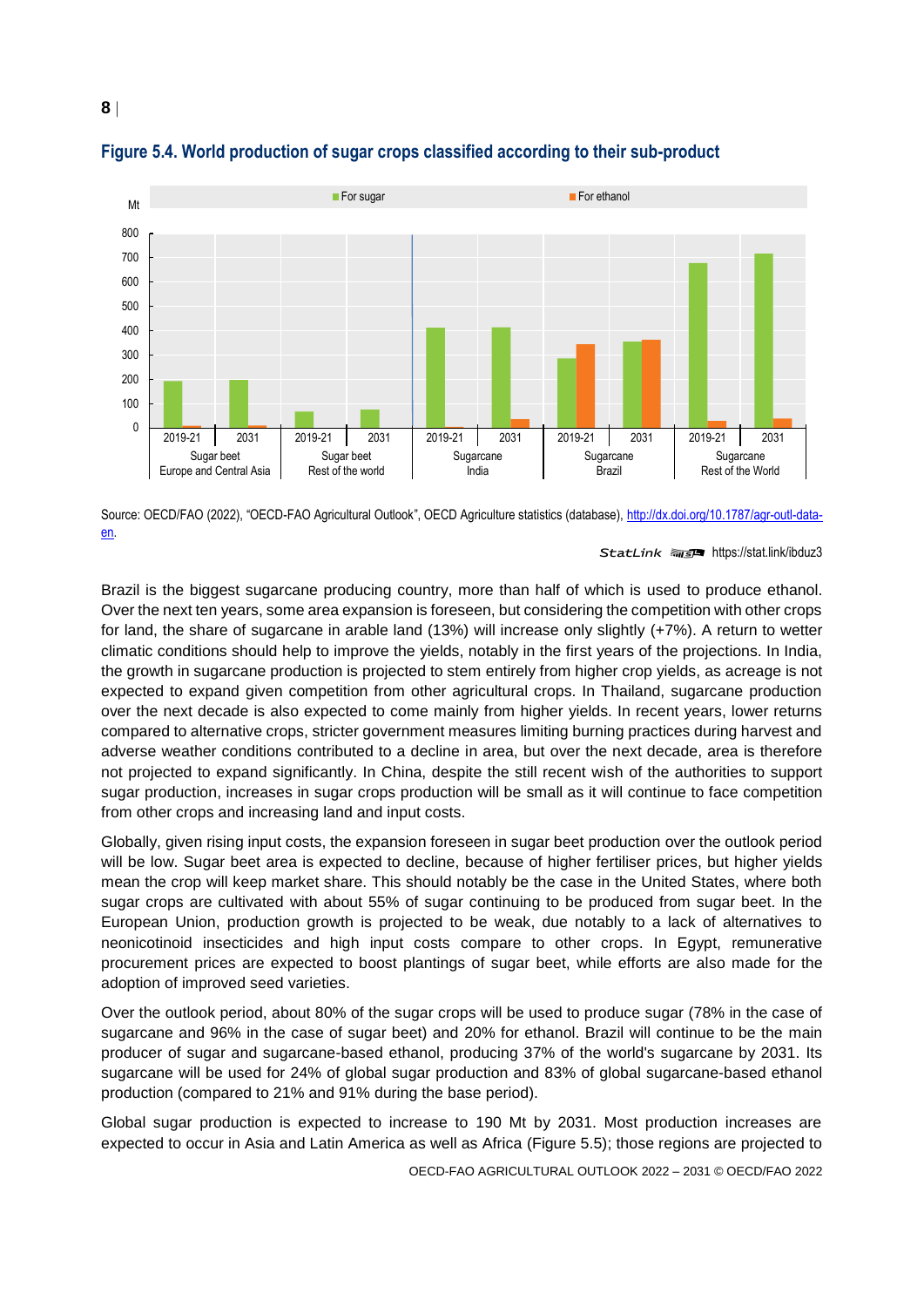represent 73% of global sugar production by 2031 (compared to 72% in the base period) with the result that OECD countries will continue to lose market shares.



#### **Figure 5.5. Sugar production classified by traditional crops**

Note: data are expressed on a tel quel basis (tq)

Source: OECD/FAO (2022), "OECD-FAO Agricultural Outlook", OECD Agriculture statistics (database), [http://dx.doi.org/10.1787/agr-outl-data](http://dx.doi.org/10.1787/agr-outl-data-en)[en.](http://dx.doi.org/10.1787/agr-outl-data-en) 

#### StatLink <sub>215</sub> <https://stat.link/qtnu3w>

Asia, the leading region, is projected to expand its share in global production from 38.6% during the base period to 39.2% by 2031. Thailand, the world's third largest sugar producer, is foreseen to provide the largest share of the sugar supply after Brazil, increasing its sugar production by +4.1 Mt by 2031 compared to the base period. This significant production increase is in line with higher sugarcane production and with sugar extraction rates projected to remain at the high level of the past few years. In India, the world's second largest sugar producer, the growth rate in sugar production is expected to be lower than in the past decade, reflecting a slower growth in sugarcane production and greater diversion to ethanol. In Latin America, Brazil which is also the world's largest producer, has an industry that easily switches producing sugar for exports and producing ethanol for domestic use. <sup>6</sup> Supported by profitable sugar export prices and rising oil prices at the start of the projection period, Brazil is expected to recover from a long financial crisis and some episodes of drought; compared to the base period, its sugar production is expected to increase by 6.6 Mt and the share of its cane production devoted to sugar production is expected to increase, but still remain slightly lower than that used for ethanol production (49% in 2031). Africa is expected to improve its share in the global market thanks to Egypt (+0.7 Mt) on account of the increasing industrial demand, but also in South Africa (+0.2 Mt) and other Sub-Saharan African countries, where government support measures are expected to contribute to the increase in sugar production over the next years.

Compared to the base period, production in OECD countries is foreseen to account for only 13% of the global increase. In 2031, the region will represent 22% of the global market, compared to 23% in the base period. Relative to the base period, the United States and the European Union are foreseen to increase the most with respectively +1 Mt and +0.9 Mt. Production in the United States will continue to benefit from several government policies that support the domestic industry including the Sugar Loan Program that supports prices paid to farmers; the Sugar Marketing Allotments that aim for domestic production to cover up to 85% of domestic consumption; the Feedstock Flexibility Program that diverts any sugar surplus to ethanol production, rather than sugar loan forfeitures to the USDA's Commodity Credit Corporation; and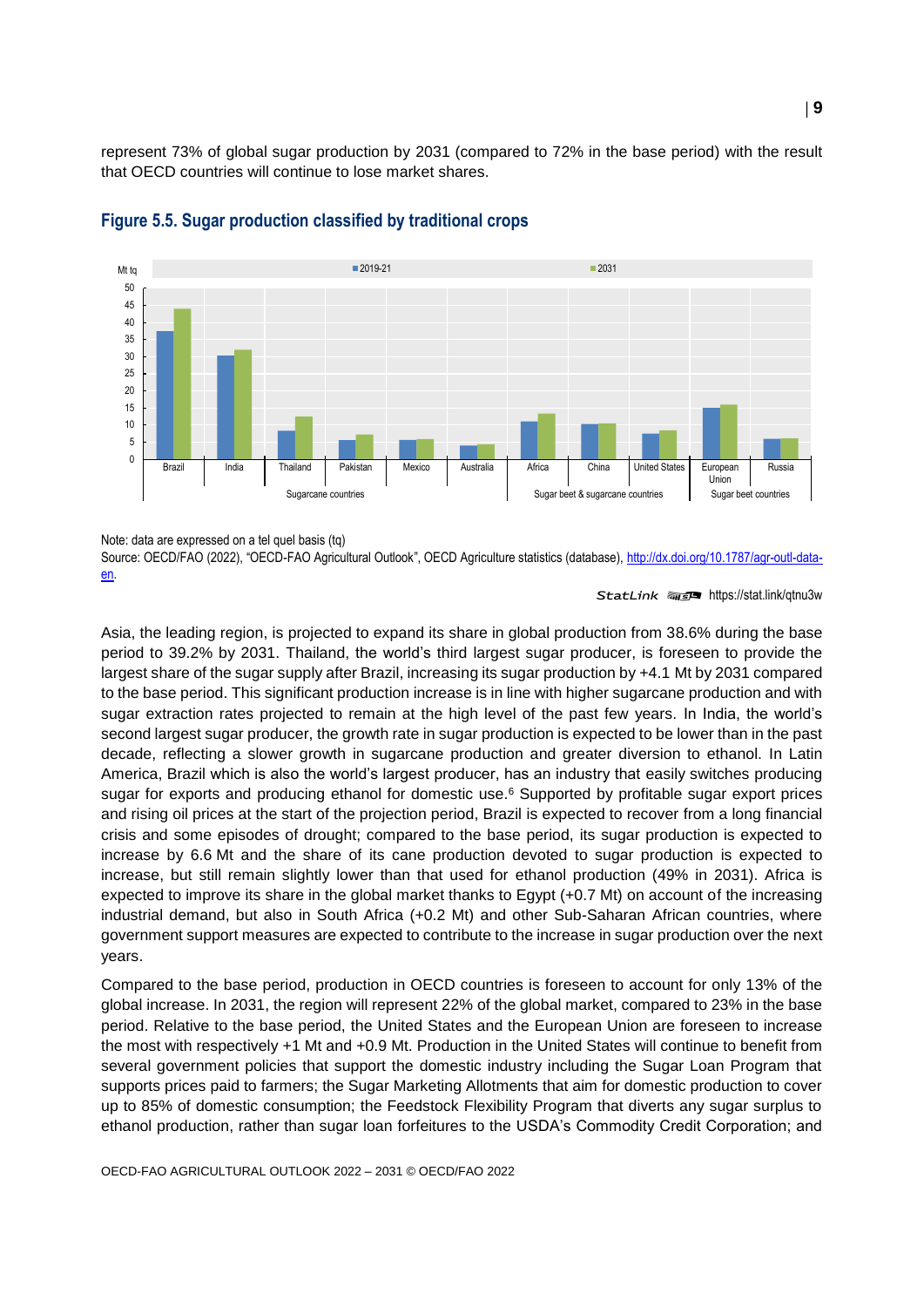#### **10**

trade barriers that limit imports to meet only domestic needs (through tariff rate quotas, regional agreements, and the Suspension Agreements on Sugar with Mexico). The European Union will maintain its position as the world's third largest producer, taking advantage of improved techniques and a stagnation of sugar beet-based ethanol production.

Global sugar stocks, which increased during the COVID-19 pandemic, reached an all-time high stock-touse ratio level, but are expected to decline in the early years of the projection period, before increasing such that the global stock-to-use ratio is foreseen to slowly return to its long-term level (45%).

#### *5.3.3. Trade*

#### *Sugar to remain highly traded over the outlook period*

Sugar will remain a highly traded product, with imports representing 35% of global consumption. Asia and Africa are expected to remain net-importing regions. However, in Africa, efforts to boost domestic production capacities will reduce its share of dependence on imports, which will still represent 67% of consumption in 2031, but down from 72% during the base period. Asia should not see big changes in terms of dependence and imports will continue to represent 41% of consumption. By 2031, Africa and Asia will account respectively for 26% and 59% of global imports.

No major change is expected in the distribution of sugar imports between raw and refined. Most will continue to be raw sugar (63%) even though the share of white sugar imports that includes a premium will increase [\(Figure](#page-10-0) 5.6). In Asia, the share of imported white sugar will decline slightly compared to the base period, when unusually high imports were reported in some countries, while in Africa, it is expected to increase, mainly driven by LDC countries in Sub-Saharan Africa.

During the base period, North Africa, Indonesia and China were the leading importers (at 6.1 Mt, 5.6 Mt and 5.4 Mt), followed by the United States (3.0 Mt), the European Union (2.5 Mt), Malaysia (2.1 Mt) and Korea (2.0 Mt). Over the next decade, with a strong growth in consumption, China is projected to consolidate its position as the leading sugar importer by 2031 (7.5 Mt), followed by Indonesia (6.7 Mt), North Africa (6.6 Mt), the United States (2.3 Mt), Malaysia (2.4 Mt), and Korea (2.0 Mt). Although from a lower base, strong growth is expected in LDC Africa and Asia.

Sugar imports are expected to decline mainly in the European Union, the United States, India, Iran and South Africa, due to reduced demand. In the United States, traditionally a sugar-deficit country, policies will continue to foster domestic production and limit imports. Tariff rate quota (TRQ) allocations under WTO or free trade agreements (FTAs), as well as limited imports from Mexico due to the US Export Limit (set by the US Department of Commerce) will govern import flows. Given the relatively higher sugar prices in the United States, Mexico will continue to export its sugar primarily to fulfil United States needs. Mexico is expected to continue resorting to US HFCS to meet national demand for sweeteners. In the European Union, the region used to import raw sugar from countries with which it had preferential agreements, but the opportunities have become less attractive for exporting partner countries since 2017, when the abolition of quotas led to lower prices. EU sugar imports are projected to meet lower demand and decrease to 1.6 Mt by 2031.

On the export side, sugar markets are projected to remain highly concentrated [\(Figure](#page-10-1) 5.7). Four main countries will continue to account for more than 84% of the market share for raw sugar by 2031: Brazil (64%), Thailand (10%), Australia (8%) and India (3%). For white sugar, Brazil (25%), Thailand (23%), India (6%) and the European Union (6%) will supply about 60% of the market.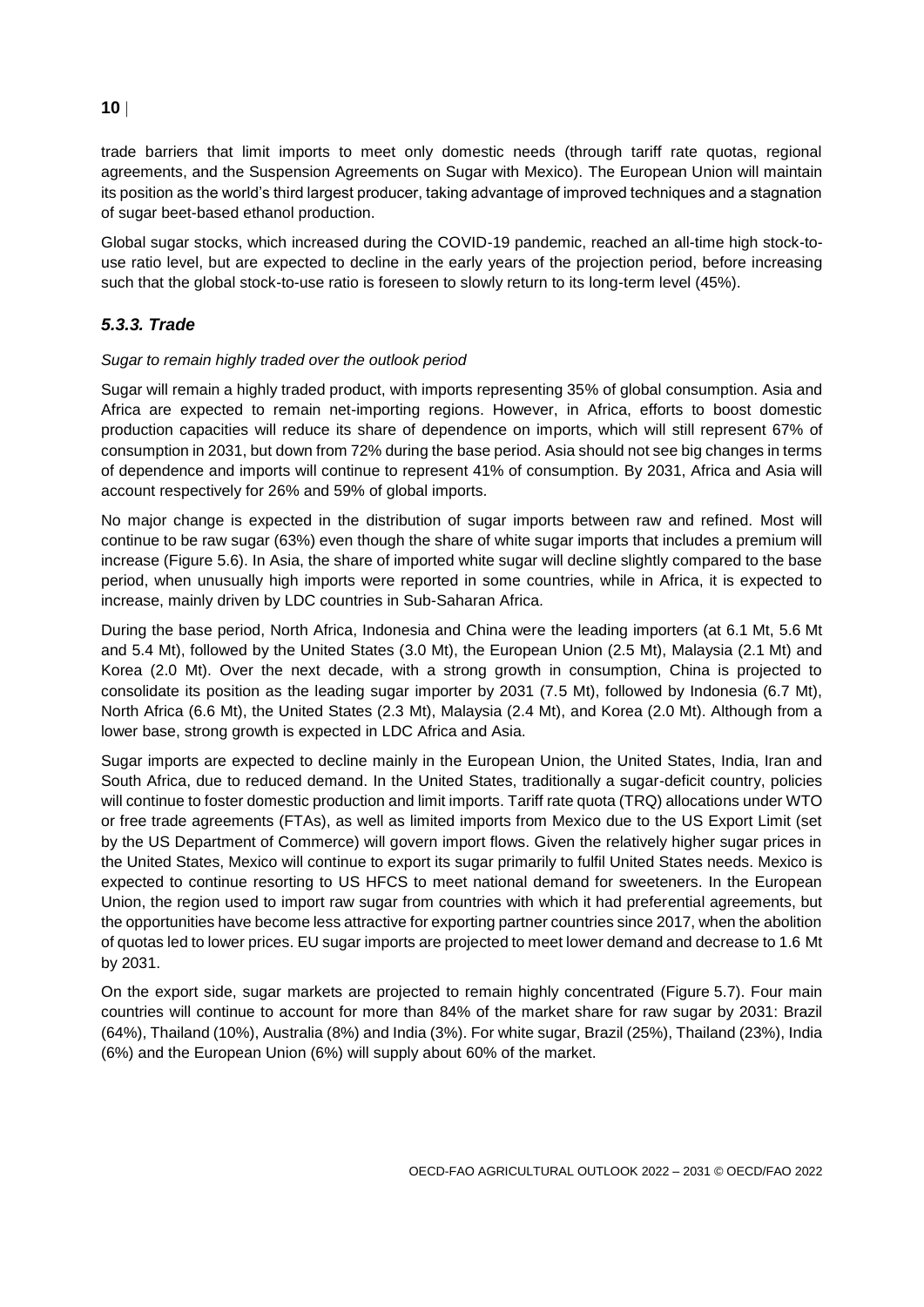

#### <span id="page-10-0"></span>**Figure 5.6. Raw and white sugar imports for major countries and regions**

Note: data are expressed on a tel quel basis (tq)

Source: OECD/FAO (2022), "OECD-FAO Agricultural Outlook", OECD Agriculture statistics (database), [http://dx.doi.org/10.1787/agr-outl-data](http://dx.doi.org/10.1787/agr-outl-data-en)[en.](http://dx.doi.org/10.1787/agr-outl-data-en) 

StatLink **2018** <https://stat.link/tews0x>



# <span id="page-10-1"></span>**Figure 5.7. Raw and white sugar exports for major countries and regions**

Note: data are expressed on a tel quel basis (tq)

Source: OECD/FAO (2022), "OECD-FAO Agricultural Outlook", OECD Agriculture statistics (database), [http://dx.doi.org/10.1787/agr-outl-data](http://dx.doi.org/10.1787/agr-outl-data-en)[en.](http://dx.doi.org/10.1787/agr-outl-data-en) 

StatLink **2** <https://stat.link/t2birh>

Brazil will remain by far the leading exporter (49% in 2031) [\(Figure](#page-10-1) 5.7). Millers should benefit from attractive incentives to produce sugar for exports, while any continuing weakness of the country's currency against the US dollar will improve sugar's competitiveness. Favourable returns for sugarcane-based ethanol production will continue to play a key role, but the expected growth in sugarcane production for sugar is higher than for ethanol which frees up more sugar for exports. Brazilian sugar exports are expected

OECD-FAO AGRICULTURAL OUTLOOK 2022 – 2031 © OECD/FAO 2022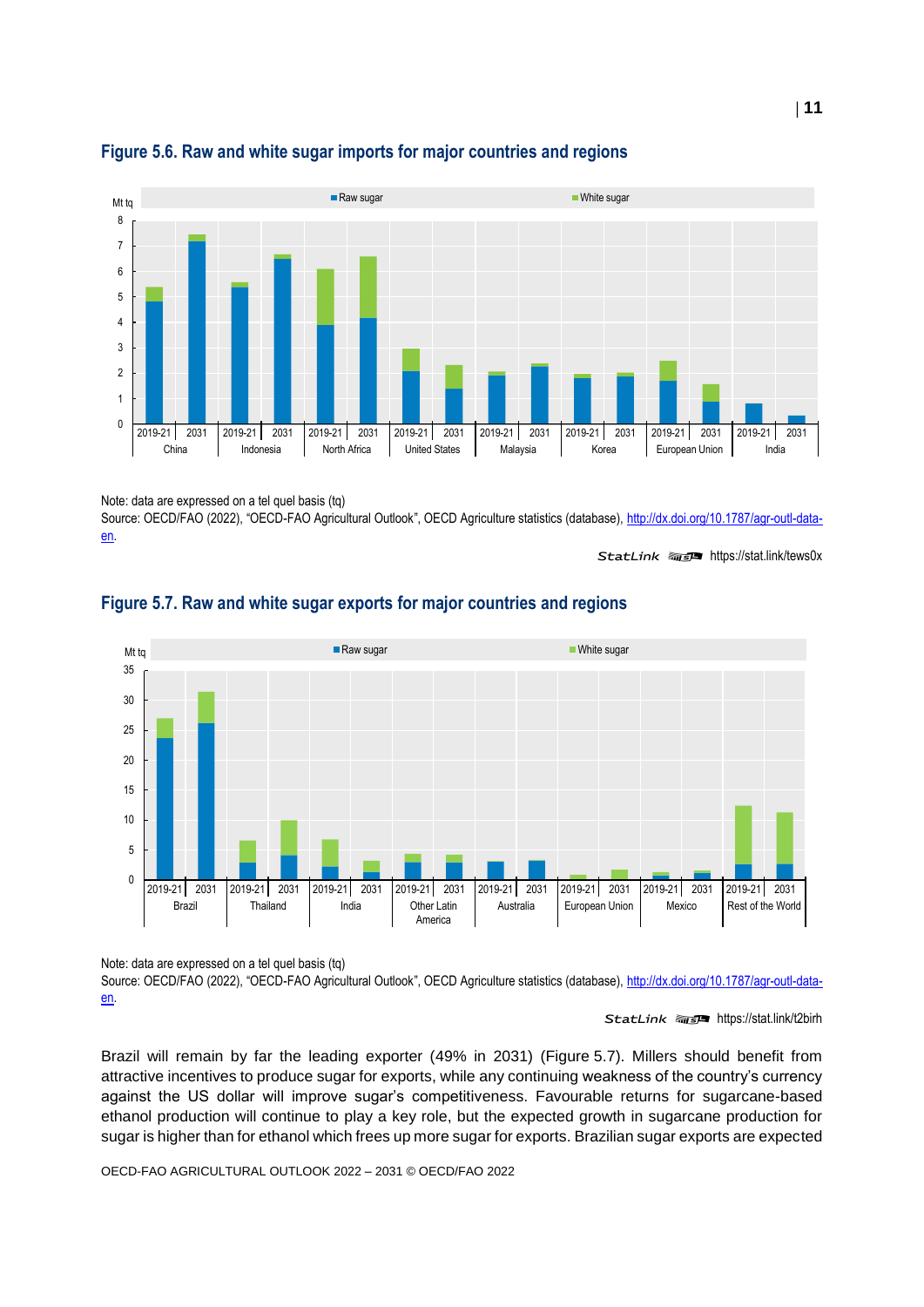#### **12**

to reach 33.5 Mt in 203, +6.4 Mt over the outlook period, mainly under the form of raw sugar as relatively little refined sugar is exported.

In Thailand, the world's second largest sugar exporter, very little ethanol is produced directly from sugarcane (less than 2%) where molasses or cassava are used. By 2031, the share of sugar exports is expected to increase to 15% and reach nearly 10 Mt. This compares to a share of 11% and a volume of 6.6 Mt during the base period, which is due to the drop in production in 2019 and 2020. In India, the government's continued efforts to promote ethanol is projected to contribute to a decline in sugar exports from the current record volumes. In Australia, another export-oriented producing country, sugar production is foreseen to be sustained by favourable prices and return to a slight upward trend for a few years but sugarcane production will be constrained by the availability of irrigated land with sugar exports continuing to account for about three quarters of production.

#### *5.3.4. Prices*

#### *Prices expected to fall in real terms*

With indications of a second consecutive season of a tight supply-demand balance, international sugar prices are expected to remain relatively high in the current season, following the surge in crude oil in the first quarter of 2022. Higher crude oil prices prompted mills in Brazil to increase the volume of sugarcane crushed for ethanol at the expense of sugar, providing upward pressure on sugar prices.

International sugar prices are expected to remain high in the short term, but to fall subsequently, driven improved production prospects [\(Figure](#page-11-0) 5.**8**). Nominal prices are projected to follow a moderate upward trend, as demand is foreseen to return to pre-COVID-19 pandemic levels while supply should easily meet demand, assuming little change in relative ethanol and sugar prices. However, price volatility may result from domestic policies and the dominance of few exporters over the next ten years.



#### <span id="page-11-0"></span>**Figure 5.**8**. Evolution of world sugar prices**

Note: Raw sugar world price, Intercontinental Exchange contract No.11 nearby futures price; Refined sugar world price, Euronext Liffe, Futures Contract No. 407, London. Real sugar prices are nominal world prices deflated by the US GDP deflator (2021=1). Source: OECD/FAO (2022), "OECD-FAO Agricultural Outlook", OECD Agriculture statistics (database), [http://dx.doi.org/10.1787/agr-outl-data](http://dx.doi.org/10.1787/agr-outl-data-en)[en](http://dx.doi.org/10.1787/agr-outl-data-en)

StatLink **2018** <https://stat.link/qwcenj>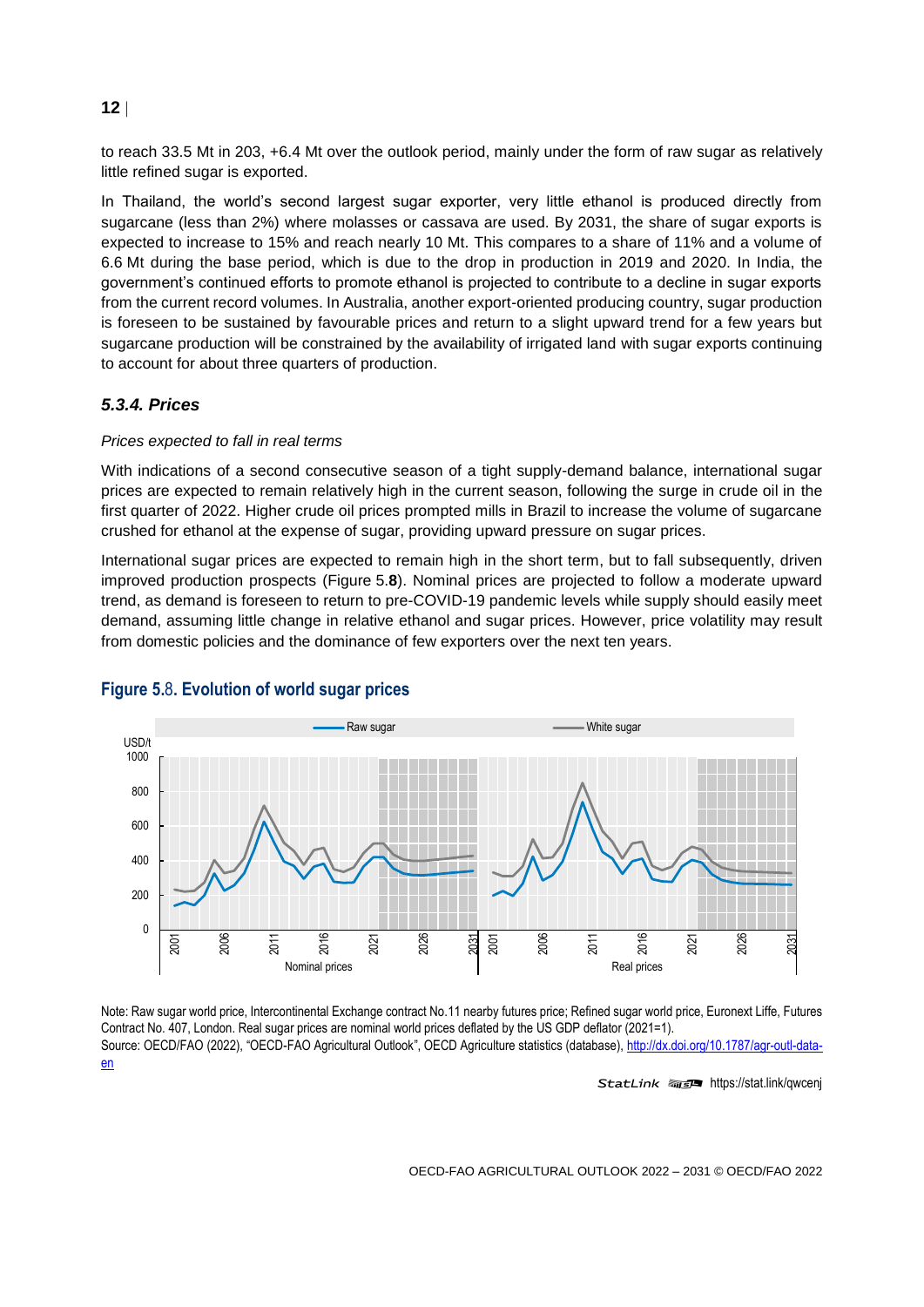Real prices are projected to fall from the current high levels and resume their long-term decline due to productivity gains from better yields and slower demand growth [\(Figure](#page-4-0) 5.2). Overall, real prices should fall below the average level of the last 20 years, when prices were under upward pressure due to competition from biofuels (ethanol).

The white sugar premium is projected to increase slightly in absolute nominal terms, with a slight increase of the share of white sugar exports in total trade.

#### **5.4. Risks and uncertainties**

#### *Health concerns and developments in energy markets likely to predominate*

In the short term, international sugar markets remain dependent on the developments of Russia's aggression against Ukraine. While sugar markets are not directly impacted, Petrobras, the state-owned Brazilian petroleum industry, reacted to the changes in crude oil prices by raising its price of gasoline, which provide an incentive for millers to divert more cane to ethanol production and less for sugar. Global supply could also be impacted by a reduction in the supply of fertilisers, Russia and Belarus being two big exporters, which would have consequences on the expected growth in sugar crop yields. Changes in crude oil prices, a key element for the profitability of sugar crop-based ethanol production, remain a major source of uncertainty for the sector. In Brazil, and also increasingly in India, millers can easily prioritise sugar production over that of ethanol or vice versa.

On the demand side, the COVID-19 pandemic is still ongoing and new variants could disrupt the supply chain again. With currently volatile markets, the expected recovery in growth could be postponed, with some significant consequences on low-income countries where strongest growth is expected.

The Outlook assumes normal climatic conditions which gives favourable prospect for sugar crop production. But unfavourable weather events, such as from climate change, could have a marked impact on output and prices, considering the relatively high market concentration for export. Episodes of droughts could lead sugar cane growers to switch to alternative drought-resistant crops, given that sugar cane is water intensive. A change in the price ratio between crops could also influence planting decisions in favour of more profitable crops.

Significant government intervention persists in many countries, with the aim of protecting domestic production. There have been efforts to liberalise sugar markets, notably in the last decade (European Union, Thailand). In India, the recurrent use of export subsidies to free the market from excess sugar could have an impact on markets.

New investment in research and development in the sugar for alternative lower calorie sugar substitutes is strong given the increasing health concerns and could well result in disrupting the dynamics of the market. Similarly, on the supply side, new breeding techniques for sugar crops (gene editing) and new diversification opportunities for the sugar industry would open new opportunities for the sector (e.g. bioethanol, bioplastics and biogas).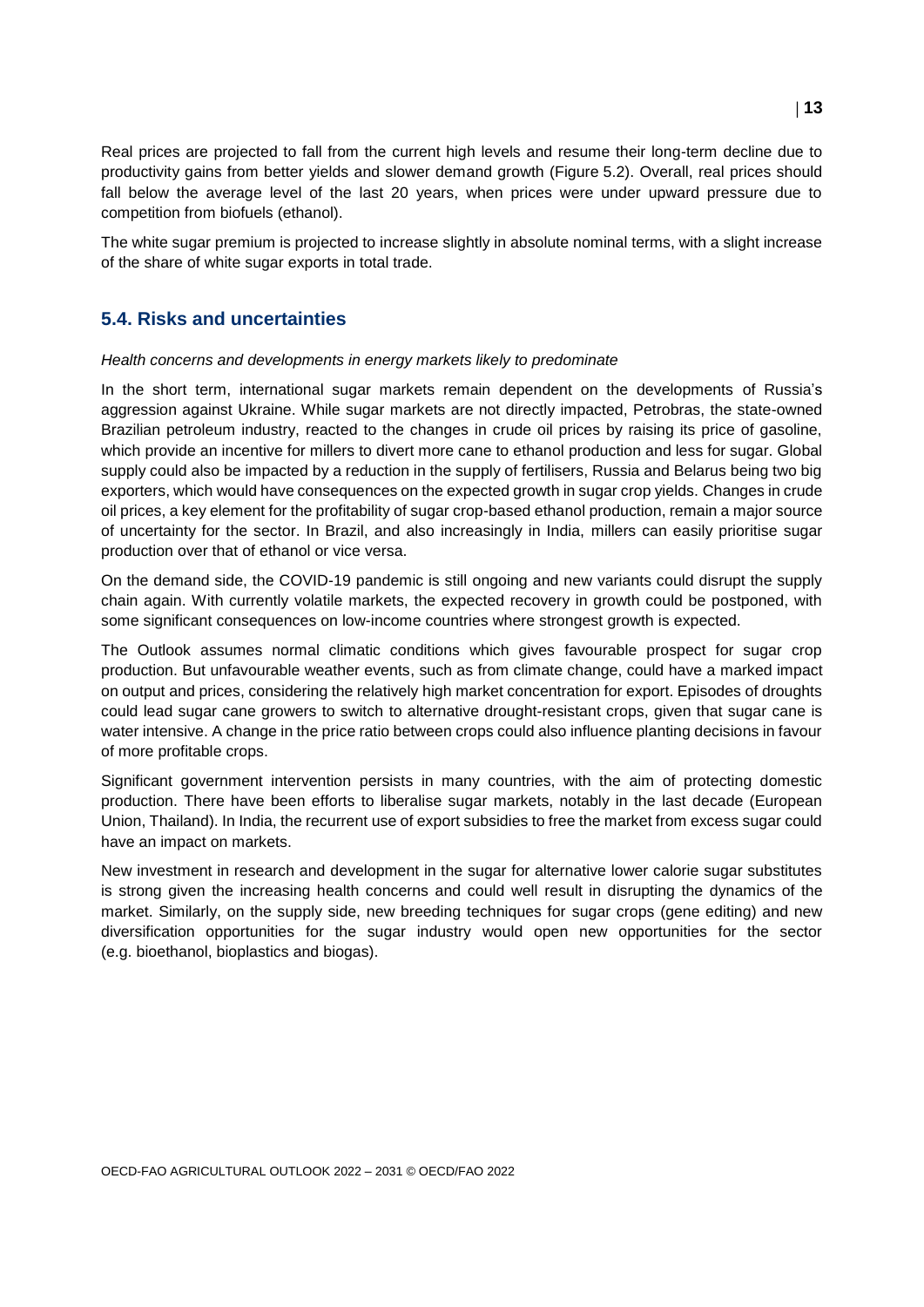# **14**

# **Notes**

<sup>1</sup> See glossary for definition.

<sup>2</sup> See glossary for definition.

<sup>3</sup> For more information, see the chapter on biofuels.

<sup>4</sup> The base period refers to the period October 2019 to September 2022, and therefore includes estimated numbers.

<sup>5</sup> See [https://openknowledge.worldbank.org/bitstream/handle/10986/36350/CMO-October-2021.pdf.](https://openknowledge.worldbank.org/bitstream/handle/10986/36350/CMO-October-2021.pdf)

<sup>6</sup> Brazil has a large fleet of hybrid vehicles running on E25.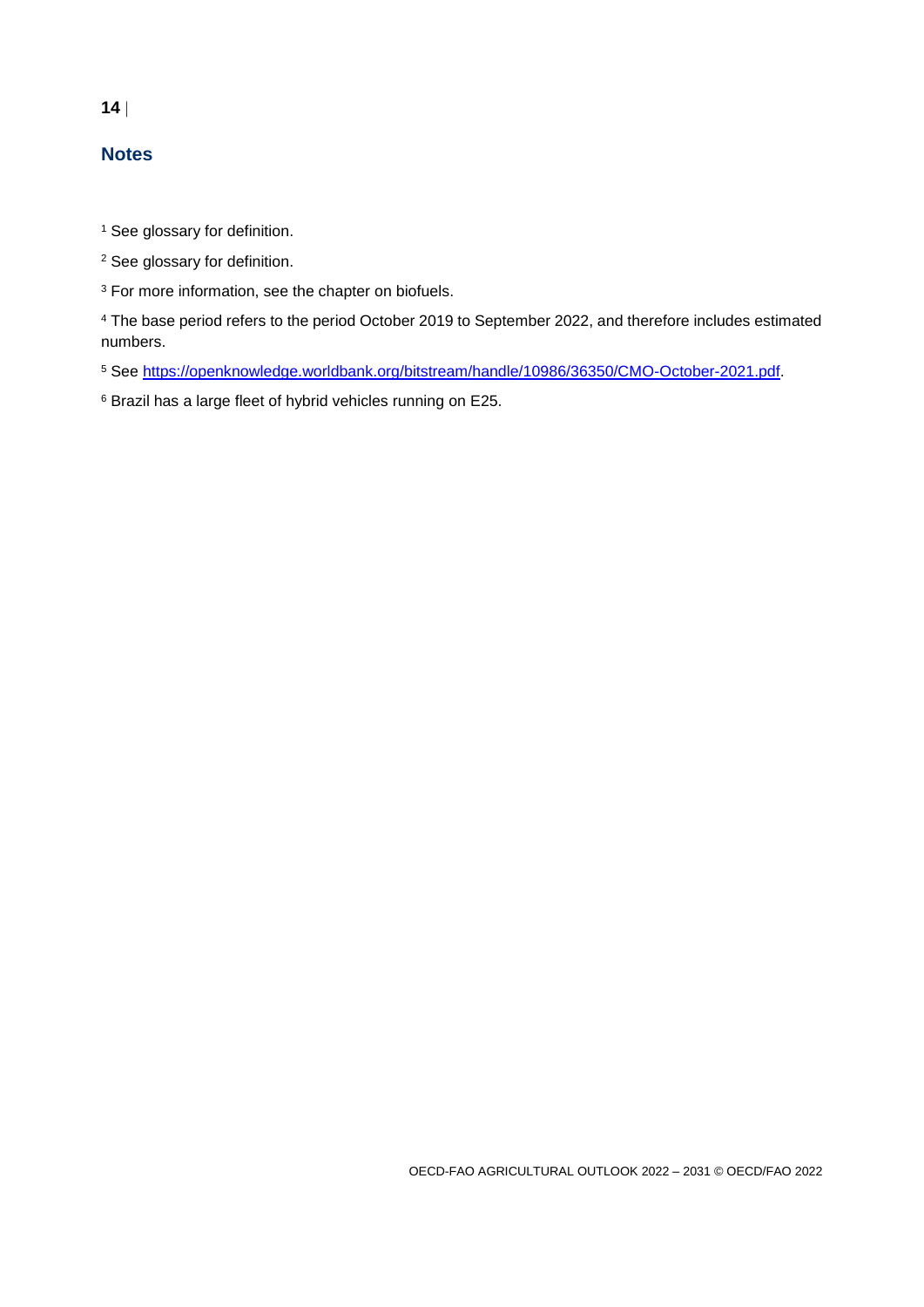#### **Table C.3. World sugar projections**

*Marketing year*

|                                 |       | Average<br>2019-21est | 2022   | 2023   | 2024   | 2025   | 2026    | 2027   | 2028   | 2029   | 2030    | 2031    |
|---------------------------------|-------|-----------------------|--------|--------|--------|--------|---------|--------|--------|--------|---------|---------|
| <b>WORLD</b>                    |       |                       |        |        |        |        |         |        |        |        |         |         |
| SUGARBEET                       |       |                       |        |        |        |        |         |        |        |        |         |         |
| Production                      | Mt    | 271.3                 | 278.4  | 279.4  | 279.3  | 279.8  | 280.2   | 280.6  | 281.3  | 282.3  | 283.2   | 284.3   |
| Area                            | Mha   | 4.6                   | 4.6    | 4.6    | 4.6    | 4.6    | 4.6     | 4.6    | 4.6    | 4.6    | 4.6     | 4.6     |
| Yield                           | t/ha  | 59.13                 | 60.29  | 60.39  | 60.46  | 60.58  | 60.74   | 60.89  | 61.05  | 61.19  | 61.33   | 61.47   |
| Biofuel use                     | Mt    | 10.0                  | 10.1   | 10.1   | 10.2   | 10.3   | 10.3    | 10.5   | 10.5   | 10.6   | 10.6    | 10.7    |
| SUGARCANE                       |       |                       |        |        |        |        |         |        |        |        |         |         |
| Production                      | Mt    | 1757.1                | 1773.1 | 1802.9 | 1823.7 | 1837.7 | 1 847.4 | 1860.4 | 1875.9 | 1892.4 | 1 909.2 | 1 924.5 |
| Area                            | Mha   | 24.3                  | 24.3   | 24.5   | 24.7   | 24.8   | 24.8    | 24.9   | 25.0   | 25.1   | 25.3    | 25.4    |
| Yield                           | t/ha  | 72.21                 | 73.11  | 73.46  | 73.82  | 74.20  | 74.47   | 74.72  | 74.99  | 75.25  | 75.51   | 75.74   |
| Biofuel use                     | Mt    | 379.5                 | 380.0  | 383.5  | 391.7  | 395.9  | 402.2   | 408.3  | 415.5  | 422.6  | 430.1   | 438.1   |
| SUGAR                           |       |                       |        |        |        |        |         |        |        |        |         |         |
| Production                      | Mt tg | 170.0                 | 173.8  | 177.0  | 179.0  | 180.4  | 181.4   | 183.0  | 184.7  | 186.6  | 188.4   | 190.1   |
| Consumption                     | Mt tg | 169.8                 | 173.1  | 174.7  | 176.4  | 178.1  | 179.7   | 181.3  | 183.0  | 184.6  | 186.2   | 187.8   |
| Closing stocks                  | Mt tq | 87.3                  | 83.6   | 84.1   | 84.9   | 85.4   | 85.3    | 85.2   | 85.1   | 85.2   | 85.6    | 86.1    |
| Price, raw sugar <sup>1</sup>   | USD/t | 353.8                 | 421.8  | 355.6  | 326.8  | 318.0  | 316.4   | 321.7  | 326.7  | 331.6  | 336.3   | 341.0   |
| Price, white sugar <sup>2</sup> | USD/t | 435.5                 | 501.3  | 435.9  | 407.5  | 400.3  | 398.1   | 405.2  | 410.8  | 416.5  | 422.4   | 427.8   |
| Price, HFCS3                    | USD/t | 906.2                 | 851.4  | 740.5  | 694.4  | 682.8  | 679.6   | 689.4  | 697.8  | 706.6  | 714.7   | 721.1   |
| <b>DEVELOPED COUNTRIES</b>      |       |                       |        |        |        |        |         |        |        |        |         |         |
| SUGARBEET                       |       |                       |        |        |        |        |         |        |        |        |         |         |
| Production                      | Mt    | 219.7                 | 225.6  | 225.1  | 224.9  | 225.5  | 225.9   | 226.3  | 226.7  | 227.5  | 227.9   | 228.6   |
| SUGARCANE                       |       |                       |        |        |        |        |         |        |        |        |         |         |
| Production                      | Mt    | 82.1                  | 85.0   | 85.8   | 85.6   | 85.5   | 86.2    | 86.6   | 87.1   | 87.6   | 88.1    | 88.5    |
| SUGAR                           |       |                       |        |        |        |        |         |        |        |        |         |         |
| Production                      | Mt tg | 39.0                  | 40.2   | 40.5   | 40.4   | 40.6   | 40.7    | 40.8   | 41.0   | 41.1   | 41.3    | 41.4    |
| Consumption                     | Mt tg | 46.1                  | 45.7   | 45.6   | 45.6   | 45.5   | 45.5    | 45.4   | 45.4   | 45.4   | 45.4    | 45.3    |
| Closing stocks                  | Mt tq | 14.2                  | 14.2   | 14.6   | 15.0   | 15.1   | 14.8    | 14.5   | 14.2   | 14.1   | 14.0    | 13.9    |
| <b>HFCS</b>                     |       |                       |        |        |        |        |         |        |        |        |         |         |
| Production                      | Mt dw | 8.7                   | 8.5    | 8.4    | 8.4    | 8.4    | 8.3     | 8.3    | 8.3    | 8.2    | 8.2     | 8.2     |
| Consumption                     | Mt dw | 7.6                   | 7.5    | 7.5    | 7.4    | 7.4    | 7.3     | 7.2    | 7.2    | 7.1    | 7.1     | 7.1     |
| <b>DEVELOPING COUNTRIES</b>     |       |                       |        |        |        |        |         |        |        |        |         |         |
| SUGARBEET                       |       |                       |        |        |        |        |         |        |        |        |         |         |
| Production                      | Mt    | 51.7                  | 52.8   | 54.3   | 54.3   | 54.2   | 54.3    | 54.3   | 54.5   | 54.9   | 55.3    | 55.7    |
| SUGARCANE                       |       |                       |        |        |        |        |         |        |        |        |         |         |
| Production                      | Mt    | 1675.1                | 1688.0 | 1717.1 | 1738.1 | 1752.2 | 1761.2  | 1773.8 | 1788.8 | 1804.9 | 1821.2  | 1836.0  |
| SUGAR                           |       |                       |        |        |        |        |         |        |        |        |         |         |
| Production                      | Mt tg | 130.9                 | 133.6  | 136.5  | 138.6  | 139.8  | 140.7   | 142.2  | 143.8  | 145.5  | 147.1   | 148.6   |
| Consumption                     | Mt tg | 123.7                 | 127.4  | 129.1  | 130.8  | 132.5  | 134.2   | 135.9  | 137.6  | 139.2  | 140.8   | 142.4   |
| Closing stocks                  | Mt tq | 73.1                  | 69.4   | 69.5   | 69.9   | 70.4   | 70.6    | 70.7   | 70.8   | 71.2   | 71.7    | 72.2    |
| <b>HFCS</b>                     |       |                       |        |        |        |        |         |        |        |        |         |         |
| Production                      | Mt dw | 4.9                   | 5.2    | 5.4    | 5.5    | 5.6    | 5.7     | 5.8    | 5.9    | 6.0    | 6.2     | 6.3     |
| Consumption                     | Mt dw | 5.6                   | 5.9    | 6.1    | 6.2    | 6.3    | 6.5     | 6.6    | 6.7    | 6.9    | 7.0     | 7.2     |
| OECD <sup>4</sup>               |       |                       |        |        |        |        |         |        |        |        |         |         |
| SUGARBEET                       |       |                       |        |        |        |        |         |        |        |        |         |         |
| Production                      | Mt    | 171.5                 | 178.8  | 178.8  | 178.2  | 177.9  | 178.1   | 178.2  | 178.2  | 178.6  | 178.8   | 179.4   |
| SUGARCANE                       |       |                       |        |        |        |        |         |        |        |        |         |         |
| Production                      | Mt    | 146.1                 | 153.9  | 155.1  | 153.5  | 152.8  | 153.1   | 153.0  | 153.1  | 153.2  | 153.6   | 153.8   |
| SUGAR                           |       |                       |        |        |        |        |         |        |        |        |         |         |
| Production                      | Mt tq | 39.4                  | 41.2   | 41.5   | 41.3   | 41.4   | 41.5    | 41.5   | 41.6   | 41.7   | 41.9    | 42.0    |
| Consumption                     | Mt tq | 45.4                  | 45.6   | 45.5   | 45.5   | 45.4   | 45.4    | 45.4   | 45.5   | 45.5   | 45.5    | 45.5    |
| Closing stocks<br><b>HFCS</b>   | Mt tq | 14.4                  | 14.0   | 13.9   | 14.2   | 14.3   | 14.2    | 14.2   | 14.1   | 14.0   | 13.9    | 13.9    |
| Production                      | Mt dw | 9.4                   | 9.3    | 9.3    | 9.2    | 9.2    | 9.1     | 9.1    | 9.1    | 9.0    | 9.0     | 9.0     |
| Consumption                     | Mt dw | 9.1                   | 9.0    | 9.0    | 8.9    | 8.9    | 8.8     | 8.8    | 8.7    | 8.7    | 8.7     | 8.7     |
|                                 |       |                       |        |        |        |        |         |        |        |        |         |         |

*Note:* Marketing year: See Glossary of Terms for definitions. Average 2019-21est: Data for 2021 are estimated.HFCS: High fructose corn syrup. Prices are in nominal terms.

1. Raw sugar world price, ICE contract No11 nearby (October/September).

2. Refined sugar price, White Sugar Futures Contract No. 407, Euronext market, Liffe, London, Europe (October/September).

3. United States wholesale list price HFCS-55, dry weight (October/September).

4. Excludes Iceland and Costa Rica but includes all EU member countries.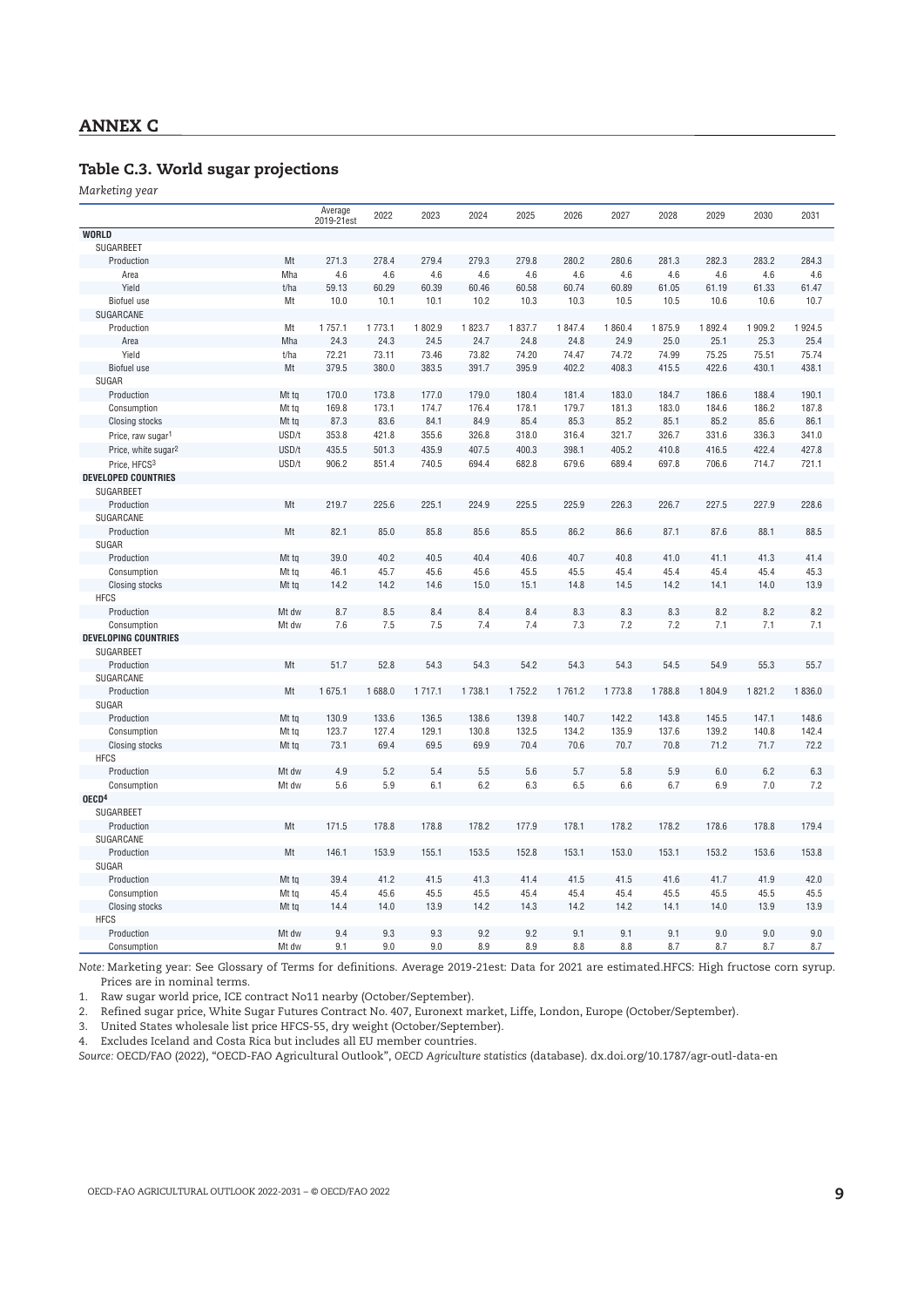#### **Table C.23.1. Sugar projections: Production and trade**

*Marketing year*

|                                 | <b>PRODUCTION (kt)</b> |                | Growth $(%)4$        |                      | <b>IMPORTS (kt)</b>   |              | Growth (%)4     |                      | <b>EXPORTS (kt)</b>   |              | Growth $(%)4$        |                    |
|---------------------------------|------------------------|----------------|----------------------|----------------------|-----------------------|--------------|-----------------|----------------------|-----------------------|--------------|----------------------|--------------------|
|                                 | Average<br>2019-21est  | 2031           | 2012-21              | 2022-31              | Average<br>2019-21est | 2031         | 2012-21         | 2022-31              | Average<br>2019-21est | 2031         | 2012-21              | 2022-31            |
| <b>WORLD</b>                    | 169 979                | 190 070        | 0.02                 | 0.93                 | 60708                 | 66 4 64      | 0.46            | 1.38                 | 62 531                | 68 288       | 0.16                 | 1.34               |
| NORTH AMERICA                   | 7609                   | 8616           | 0.89                 | 0.44                 | 4 1 5 1               | 3517         | $-0.49$         | 0.03                 | 102                   | 80           | $-11.10$             | 0.00               |
| Canada                          | 111                    | 132            | 2.06                 | 0.26                 | 1 1 8 6               | 1 1 9 4      | 0.54            | 0.82                 | 60                    | 50           | 7.72                 | 0.00               |
| <b>United States</b>            | 7499                   | 8 4 8 3        | 0.87                 | 0.44                 | 2966                  | 2 3 2 3      | $-0.92$         | $-0.34$              | 42                    | 30           | $-19.75$             | 0.00               |
| LATIN AMERICA                   | 56 905                 | 63 649         | $-0.98$              | 1.65                 | 2 2 2 3               | 2 3 9 6      | $-0.31$         | 1.06                 | 33 968                | 40 442       | $-0.97$              | 2.60               |
| Argentina                       | 1730                   | 1932           | $-1.32$              | 1.69                 | $\pmb{0}$             | $\pmb{0}$    | ÷.              | $\ddot{\phantom{a}}$ | 394                   | 632          | 7.58                 | 6.58               |
| <b>Brazil</b>                   | 37 418                 | 44 014         | $-0.88$              | 2.57                 | $\pmb{0}$             | $\pmb{0}$    | $-68.56$        | $\ldots$             | 27 033                | 33 466       | $-0.66$              | 3.33               |
| Chile                           | 138                    | 108            | $-8.37$              | $-0.54$              | 599                   | 600          | 1.62            | $-0.35$              | $\mathbf 0$           | $\mathbf 0$  | $\ddot{\phantom{a}}$ |                    |
| Colombia                        | 2 1 2 7                | 2 0 2 7        | $-0.33$              | $-0.25$              | 225                   | 226          | 3.82            | 0.88                 | 645                   | 493          | $-0.45$              | $-0.87$            |
| Mexico                          | 5702<br>147            | 5917           | $-1.23$              | $-0.32$              | 41<br>77              | 34           | 22.00           | $-0.29$              | 1 3 2 4               | 1558         | $-5.21$              | $-1.77$            |
| Paraguay                        | 1 1 5 7                | 95<br>1 0 7 7  | $-1.80$              | $-3.12$              | 341                   | 117<br>580   | 175.09          | 2.42                 | 87<br>122             | 65           | 3.69                 | $-2.36$<br>$-3.78$ |
| Peru<br><b>EUROPE</b>           | 24 488                 | 25 327         | 0.21<br>0.33         | $-0.61$<br>0.30      | 4725                  | 3572         | 7.26<br>$-6.15$ | 3.93<br>$-1.44$      | 2 2 4 4               | 71<br>2970   | 3.23<br>$-4.09$      | 6.92               |
| European Union <sup>1</sup>     | 15 044                 | 15 994         | 0.37                 | 0.33                 | 2 4 9 3               | 1572         | $-7.91$         | $-2.63$              | 863                   | 1706         | $-8.44$              | 6.03               |
| <b>United Kingdom</b>           | 1 0 6 8                | 1 0 2 1        | $-1.70$              | $-0.22$              | 1 0 8 7               | 1 0 9 7      | $-0.32$         | $-0.03$              | 235                   | 264          | $-1.62$              | $-0.69$            |
| Russia                          | 5979                   | 6 1 4 0        | 3.32                 | 0.73                 | 292                   | 84           | $-18.24$        | $-1.94$              | 669                   | 506          | 70.80                | 22.21              |
| Ukraine                         | 1 2 6 1                | 1 0 9 1        | $-5.24$              | $-1.77$              | 67                    | $\mathbf{1}$ | 34.40           | $-21.75$             | 65                    | 199          | 1.14                 | 28.51              |
| AFRICA                          | 11 104                 | 13 337         | 1.19                 | 1.11                 | 14 504                | 17 250       | 1.92            | 2.34                 | 5 3 6 7               | 4746         | 2.13                 | $-0.64$            |
| Egypt                           | 2627                   | 3 3 2 7        | 3.84                 | 1.61                 | 851                   | 981          | $-5.93$         | 2.32                 | 235                   | 265          | $-3.15$              | $-2.26$            |
| Ethiopia                        | 406                    | 509            | 3.41                 | 1.96                 | 404                   | 587          | 29.03           | 5.92                 | 37                    | 48           | 207.68               | $-2.78$            |
| Nigeria                         | 20                     | $\overline{0}$ | 10.45                | $\ldots$             | 1550                  | 1731         | $-0.07$         | 2.88                 | $\mathbf{0}$          | $\mathbf{0}$ | $-58.08$             |                    |
| South Africa                    | 2 0 2 4                | 2 1 9 1        | 0.44                 | 0.56                 | 345                   | 185          | $-6.95$         | $-2.02$              | 966                   | 1073         | 10.53                | 2.06               |
| ASIA                            | 65 667                 | 74 561         | 0.60                 | 0.65                 | 34 790                | 39 415       | 1.30            | 1.44                 | 17581                 | 16 588       | 2.96                 | $-1.02$            |
| China <sup>2</sup>              | 10 307                 | 10 4 95        | $-2.31$              | 0.35                 | 5 3 9 6               | 7 4 6 0      | 0.61            | 2.95                 | 112                   | 70           | 9.38                 | 0.00               |
| India                           | 30 318                 | 31 992         | 3.10                 | 0.05                 | 820                   | 341          | $-15.36$        | 8.43                 | 6 8 0 1               | 2764         | 19.05                | $-7.78$            |
| Indonesia                       | 2 1 3 5                | 2 5 8 7        | $-2.10$              | 1.80                 | 5 5 8 0               | 6684         | 5.88            | 2.02                 | 5                     | $\mathbf 0$  | 41.90                |                    |
| Iran                            | 1 3 2 8                | 1 5 3 1        | 0.12                 | 1.75                 | 1 4 7 6               | 1 0 9 9      | 4.03            | $-2.52$              | 6                     | $\mathbf{0}$ | $-68.37$             |                    |
| Japan                           | 722                    | 765            | 0.59                 | 0.07                 | 1 2 8 8               | 1 1 4 4      | $-0.44$         | $-0.87$              | 4                     | 5            | 20.88                | 0.00               |
| Kazakhstan                      | 51                     | 0              | 32.47                | $\ddot{\phantom{a}}$ | 470                   | 527          | 0.19            | 0.51                 | 6                     | $\pmb{0}$    | $-46.42$             |                    |
| Korea                           | $\pmb{0}$              | 0              | $\ddot{\phantom{a}}$ | $\ddot{\phantom{a}}$ | 1978                  | 2 0 3 2      | 0.74            | 0.15                 | 317                   | 363          | $-0.37$              | 0.73               |
| Malaysia                        | $\mathbf 0$            | $\mathbf 0$    | $-78.96$             | $\bar{\mathcal{A}}$  | 2072                  | 2 3 9 1      | 0.77            | 1.17                 | 187                   | 130          | $-7.07$              | $-1.15$            |
| Pakistan                        | 5 5 8 8                | 7 2 5 4        | 1.03                 | 2.05                 | 195                   | 55           | 26.32           | $-3.29$              | 356                   | 272          | $-5.38$              | 1.88               |
| Philippines                     | 2 2 3 6                | 2 2 4 6        | $-1.33$              | $-0.04$              | 156                   | 318          | 568.49          | 3.05                 | 112                   | 95           | $-4.89$              | $-3.01$            |
| Saudi Arabia                    | $\pmb{0}$              | 0              | $\ddot{\phantom{a}}$ | $\ddot{\phantom{a}}$ | 1775                  | 1915         | 4.27            | 0.47                 | 448                   | 456          | 12.09                | $-0.47$            |
| Thailand                        | 8 3 1 0                | 12 456         | $-1.96$              | 1.55                 | 0                     | $\pmb{0}$    |                 |                      | 6609                  | 10 080       | 0.14                 | 2.03               |
| Turkey                          | 2785                   | 3 0 1 5        | 3.26                 | 0.51                 | 189                   | 281          | 40.29           | 5.14                 | 314                   | 263          | 26.33                | $-4.89$            |
| Viet Nam                        | 777                    | 912            | $-8.61$              | 0.31                 | 889                   | 601          | 22.63           | 0.05                 | 308                   | 325          | 5.41                 | $-0.05$            |
| <b>OCEANIA</b>                  | 4 2 0 7                | 4580           | $-1.81$              | 0.09                 | 314                   | 314          | $-2.77$         | 0.13                 | 3 2 6 9               | 3 4 6 2      | $-1.83$              | $-0.35$            |
| Australia                       | 4 0 0 4                | 4 3 4 5        | $-1.74$              | 0.08                 | 18                    | 20           | $-23.20$        | 0.00                 | 3 1 0 8               | 3 3 3 1      | $-1.70$              | $-0.34$            |
| New Zealand                     | $\mathbf 0$            | $\overline{0}$ |                      | $\ddot{\phantom{a}}$ | 227                   | 224          | $-0.93$         | $-0.11$              | 20                    | 20           | $-2.31$              | 0.00               |
| <b>DEVELOPED COUNTRIES</b>      | 39 031                 | 41 424         | 0.25                 | 0.32                 | 13 3 51               | 11 505       | $-3.01$         | $-0.43$              | 6651                  | 7659         | $-1.98$              | 2.36               |
| <b>DEVELOPING COUNTRIES</b>     | 130 949                | 148 646        | $-0.04$              | 1.11                 | 47 357                | 54 959       | 1.66            | 1.81                 | 55 880                | 60 629       | 0.42                 | 1.22               |
| LEAST DEVELOPED COUNTRIES (LDC) | 3 9 3 4                | 4739           | 1.51                 | 1.09                 | 9632                  | 12 472       | 3.01            | 2.84                 | 2 3 8 7               | 2014         | $-3.45$              | $-0.20$            |
| OECD <sup>3</sup>               | 39 429                 | 42 038         | 0.00                 | 0.19                 | 13 056                | 11 552       | $-1.92$         | $-0.35$              | 6936                  | 8087         | $-2.93$              | 0.20               |
| <b>BRICS</b>                    | 86 047                 | 94 832         | 0.54                 | 1.24                 | 6852                  | 8 0 7 1      | $-2.99$         | 2.92                 | 35 582                | 37879        | 1.90                 | 2.00               |

.. Not available

*Note:* Marketing year: See Glossary of Terms for definitions. Average 2019-21est: Data for 2021 are estimated. Sugar data are expressed on a tel quel basis.

1. Refers to all current European Union member States (excludes the United Kingdom)

2. Refers to mainland only. The economies of Chinese Taipei, Hong Kong (China) and Macau (China) are included in the Asia aggregate.

3. Excludes Iceland and Costa Rica but includes all EU member countries.

4. Least-squares growth rate (see glossary).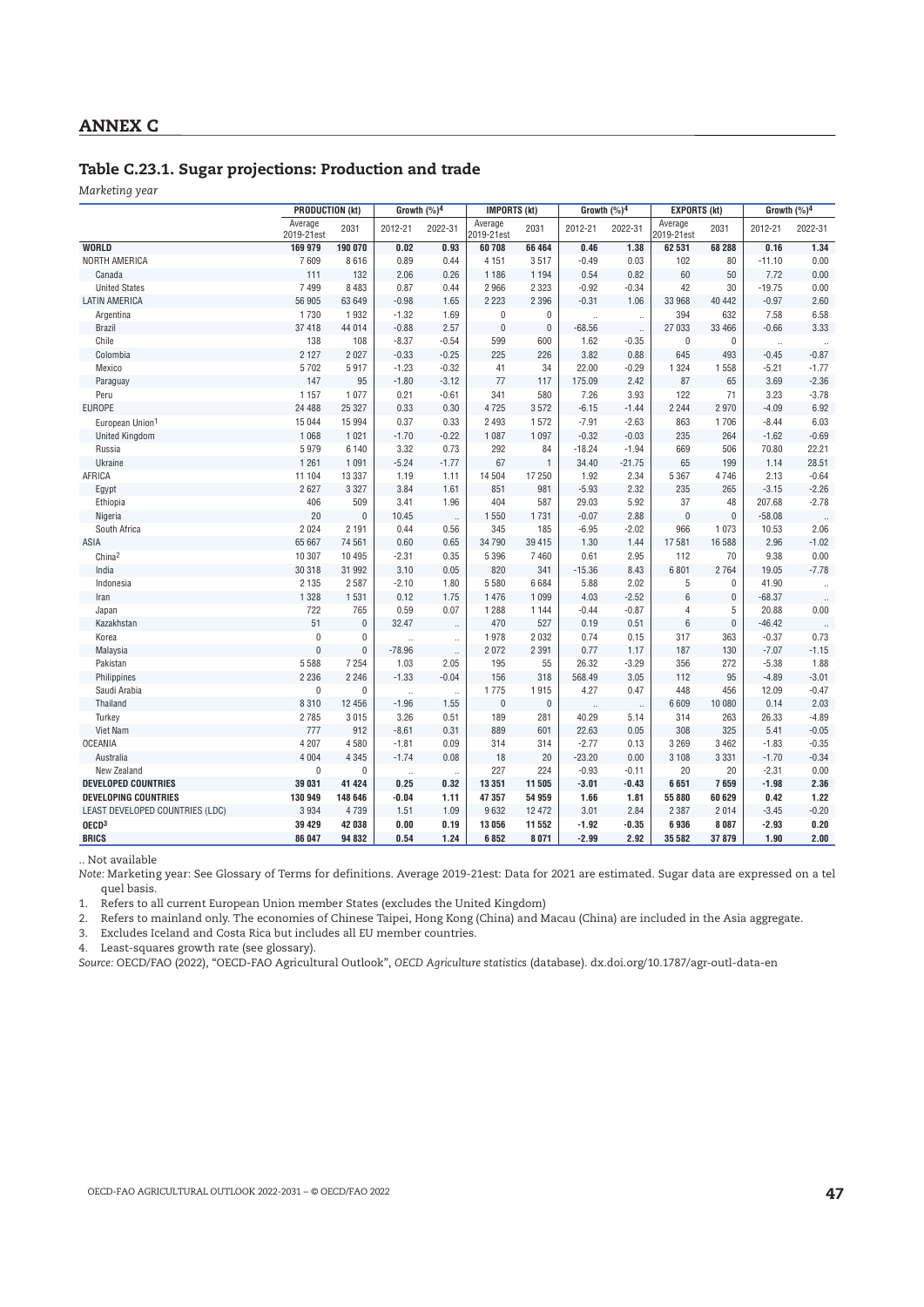#### **Table C.23.2. Sugar projections: Consumption, per capita**

*Marketing year*

|                                 | <b>CONSUMPTION (kt)</b> |         | Growth (%)4 |         | <b>PER CAPITA (kg/cap)</b> |      | Growth (%)4 |         |  |
|---------------------------------|-------------------------|---------|-------------|---------|----------------------------|------|-------------|---------|--|
|                                 | Average<br>2019-21est   | 2031    | 2012-21     | 2022-31 | Average<br>2019-21est      | 2031 | 2012-21     | 2022-31 |  |
| <b>WORLD</b>                    | 169838                  | 187758  | 0.65        | 0.91    | 21.9                       | 21.9 | $-0.44$     | 0.02    |  |
| NORTH AMERICA                   | 11 680                  | 12 047  | 0.58        | 0.26    | 30.8                       | 30.0 | 0.32        | $-0.29$ |  |
| Canada                          | 1 2 5 6                 | 1 2 7 5 | 0.79        | 0.19    | 24.5                       | 24.0 | 3.30        | $-0.43$ |  |
| <b>United States</b>            | 10 4 24                 | 10772   | 0.55        | 0.27    | 31.5                       | 30.6 | 0.13        | $-0.27$ |  |
| <b>LATIN AMERICA</b>            | 25 1 23                 | 25 487  | $-0.93$     | 0.17    | 38.5                       | 36.0 | $-1.88$     | $-0.56$ |  |
| Argentina                       | 1 2 9 0                 | 1 2 9 8 | $-3.70$     | 0.29    | 28.5                       | 26.3 | $-4.64$     | $-0.50$ |  |
| <b>Brazil</b>                   | 10 277                  | 10 489  | $-1.60$     | 0.34    | 48.4                       | 46.7 | $-2.38$     | $-0.13$ |  |
| Chile                           | 742                     | 710     | $-0.45$     | $-0.38$ | 38.9                       | 36.3 | $-1.62$     | $-0.54$ |  |
| Colombia                        | 1737                    | 1759    | 0.27        | 0.07    | 34.2                       | 32.8 | $-0.99$     | $-0.40$ |  |
| Mexico                          | 4314                    | 4 3 9 4 | 0.06        | $-0.05$ | 33.5                       | 31.0 | $-1.10$     | $-0.89$ |  |
| Paraguay                        | 137                     | 147     | 0.82        | 0.63    | 19.2                       | 18.3 | $-0.48$     | $-0.41$ |  |
| Peru                            | 1 4 0 1                 | 1575    | 2.56        | 1.03    | 42.5                       | 43.4 | 1.10        | 0.18    |  |
| EUROPE                          | 27 197                  | 26 035  | $-0.57$     | $-0.30$ | 36.3                       | 35.1 | $-0.71$     | $-0.19$ |  |
| European Union <sup>1</sup>     | 16 623                  | 15 9 25 | $-0.55$     | $-0.30$ | 37.3                       | 36.1 | $-0.67$     | $-0.20$ |  |
| <b>United Kingdom</b>           | 1868                    | 1868    | $-1.35$     | $-0.05$ | 27.5                       | 26.4 | $-1.97$     | $-0.40$ |  |
| Russia                          | 5861                    | 5720    | 0.82        | $-0.12$ | 40.2                       | 40.0 | 0.66        | 0.10    |  |
| Ukraine                         | 1 2 5 1                 | 922     | $-5.47$     | $-2.18$ | 28.6                       | 22.7 | $-5.00$     | $-1.51$ |  |
| AFRICA                          | 20 077                  | 25 702  | 1.79        | 2.29    | 15.1                       | 15.0 | $-0.76$     | $-0.01$ |  |
| Egypt                           | 3 2 2 2                 | 4016    | 0.31        | 2.00    | 31.5                       | 32.7 | $-1.76$     | 0.38    |  |
| Ethiopia                        | 672                     | 1 0 2 0 | 6.27        | 3.77    | 5.8                        | 6.9  | 3.47        | 1.46    |  |
| Nigeria                         | 1517                    | 1726    | $-0.60$     | 2.86    | 7.4                        | 6.4  | $-3.15$     | 0.42    |  |
| South Africa                    | 1537                    | 1 3 0 0 | $-3.46$     | $-0.79$ | 25.9                       | 19.5 | $-4.82$     | $-1.79$ |  |
| ASIA                            | 84 391                  | 97 064  | 1.35        | 1.21    | 18.3                       | 19.5 | 0.40        | 0.55    |  |
| China <sup>2</sup>              | 15 653                  | 17855   | 0.64        | 1.10    | 10.9                       | 12.2 | 0.16        | 0.98    |  |
| India                           | 25 841                  | 29 544  | 1.21        | 1.17    | 18.7                       | 19.5 | 0.14        | 0.34    |  |
| Indonesia                       | 7313                    | 9 1 9 9 | 3.08        | 1.95    | 26.7                       | 30.5 | 1.87        | 1.08    |  |
| Iran                            | 2 4 7 6                 | 2625    | 0.37        | 0.30    | 29.5                       | 28.1 | $-0.96$     | $-0.61$ |  |
| Japan                           | 2 0 0 4                 | 1 9 0 4 | $-1.09$     | $-0.51$ | 15.8                       | 15.9 | $-0.89$     | $-0.01$ |  |
| Kazakhstan                      | 488                     | 527     | 0.60        | 0.48    | 26.0                       | 25.3 | $-0.79$     | $-0.40$ |  |
| Korea                           | 1625                    | 1670    | 0.98        | 0.05    | 31.7                       | 32.7 | 0.72        | 0.10    |  |
| Malaysia                        | 1884                    | 2 2 6 1 | 2.38        | 1.36    | 58.2                       | 62.1 | 1.01        | 0.32    |  |
| Pakistan                        | 5576                    | 7 0 3 5 | 2.45        | 2.02    | 25.2                       | 26.3 | 0.37        | 0.32    |  |
| Philippines                     | 2 1 6 4                 | 2 4 5 2 | $-0.14$     | 0.88    | 19.7                       | 19.6 | $-1.60$     | $-0.29$ |  |
| Saudi Arabia                    | 1272                    | 1449    | 2.01        | 1.13    | 36.5                       | 36.5 | $-0.12$     | $-0.01$ |  |
| Thailand                        | 2 604                   | 2 3 4 8 | $-0.89$     | $-0.51$ | 37.3                       | 33.4 | $-1.23$     | $-0.54$ |  |
| Turkey                          | 2632                    | 2985    | 2.41        | 0.81    | 31.2                       | 33.3 | 0.90        | 0.29    |  |
| Viet Nam                        | 1541                    | 1 1 7 4 | $-0.85$     | 0.09    | 15.9                       | 11.2 | $-1.84$     | $-0.53$ |  |
| <b>OCEANIA</b>                  | 1 3 6 9                 | 1 4 2 3 | 0.04        | 0.45    | 32.8                       | 30.0 | $-1.37$     | $-0.69$ |  |
| Australia                       | 1 0 2 7                 | 1 0 3 1 | $-0.39$     | 0.18    | 40.3                       | 36.3 | $-1.69$     | $-0.78$ |  |
| New Zealand                     | 210                     | 204     | $-0.46$     | $-0.12$ | 43.6                       | 39.3 | $-1.38$     | $-0.79$ |  |
| <b>DEVELOPED COUNTRIES</b>      | 46 145                  | 45 350  | $-0.32$     | $-0.09$ | 32.0                       | 30.7 | $-0.63$     | $-0.27$ |  |
| <b>DEVELOPING COUNTRIES</b>     | 123 693                 | 142 408 | 1.04        | 1.25    | 19.6                       | 20.0 | $-0.25$     | 0.20    |  |
| LEAST DEVELOPED COUNTRIES (LDC) | 10770                   | 15 109  | 4.07        | 2.76    | 12.1                       | 13.4 | 1.68        | 0.59    |  |
| OECD <sup>3</sup>               | 45 425                  | 45 523  | $-0.03$     | 0.00    | 32.3                       | 31.4 | $-0.47$     | $-0.26$ |  |
| <b>BRICS</b>                    | 59 169                  | 64 908  | 0.35        | 0.85    | 18.3                       | 19.0 | $-0.40$     | 0.40    |  |

*Note:* Marketing year: See Glossary of Terms for definitions. Average 2019-21est: Data for 2021 are estimated.Sugar data are expressed on a tel quel basis.

1. Refers to all current European Union member States (excludes the United Kingdom)

2. Refers to mainland only. The economies of Chinese Taipei, Hong Kong (China) and Macau (China) are included in the Asia aggregate.

3. Excludes Iceland and Costa Rica but includes all EU member countries.

4. Least-squares growth rate (see glossary).